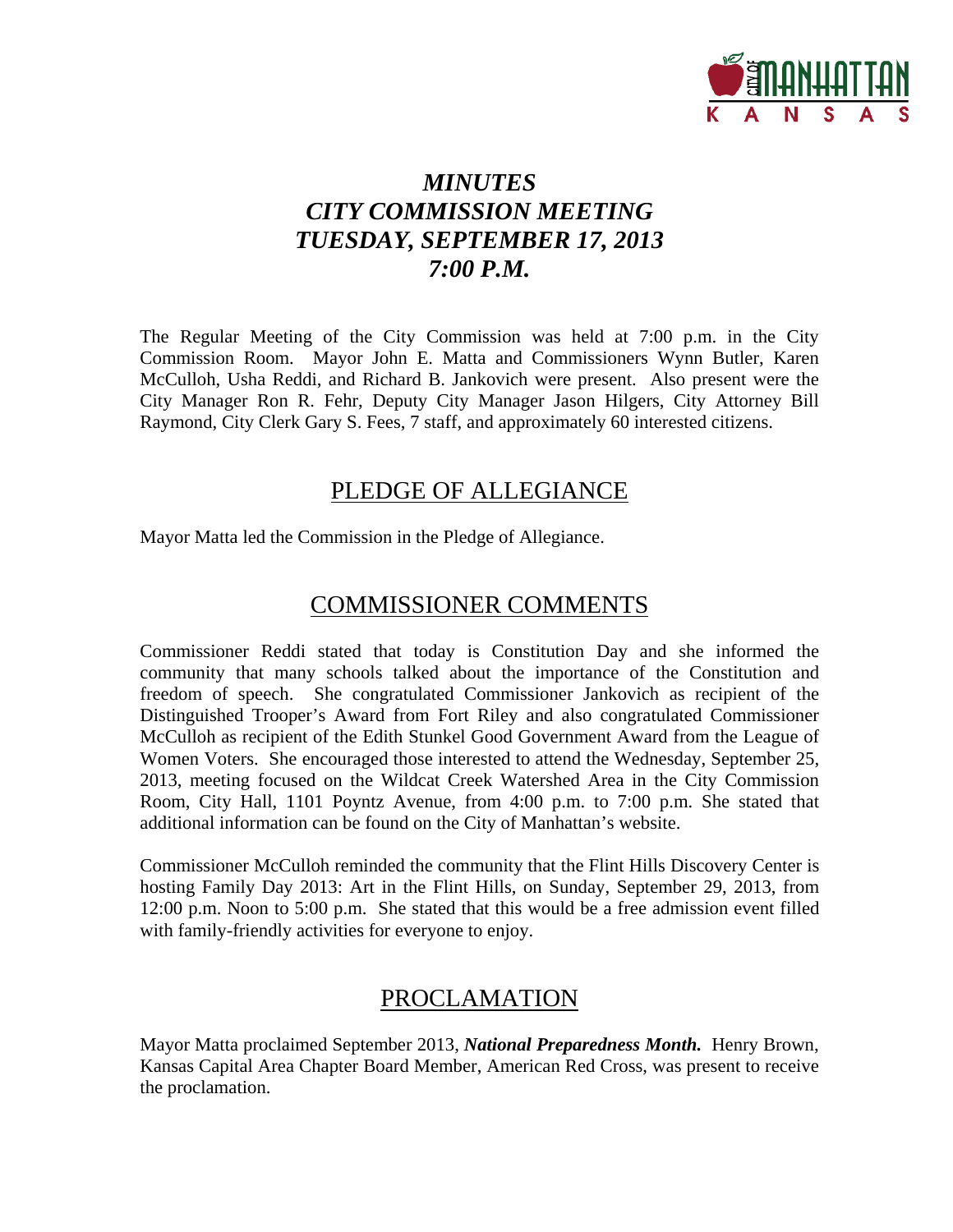**Minutes** City Commission Meeting September 17, 2013 Page 2

# CONSENT AGENDA

(\* denotes those items discussed)

#### **MINUTES**

The Commission approved the minutes of the Regular City Commission Meeting held Tuesday, September 3, 2013, and the Special City Commission Meeting held Tuesday, September 10, 2013.

#### **CLAIMS REGISTER NO. 2740**

The Commission approved Claims Register No. 2740 authorizing and approving the payment of claims from August 28, 2013, to September 10, 2013, in the amount of \$4,372,293.04.

#### **LICENSES**

The Commission approved annual Cereal Malt Beverage Off-Premises Licenses for Ray's Apple Market #447, 222 North  $6<sup>th</sup>$  Street, and Ray's Apple Market #448, 3007 Anderson Avenue; and an annual Cereal Malt Beverage On-Premises License for El Mariachi, 420 Tuttle Creek Boulevard.

#### **ORDINANCE NO. 7037 – NO PARKING ANYTIME – HOBBS DRIVE**

The Commission approved Ordinance No. 7037 designating a "No Parking Anytime" zone on the north and south sides of Hobbs Drive, 100 feet west of the centerline of College Avenue.

#### **ORDINANCE NO. 7038 – AMEND – LOT 1, MCCALL LANDING COMMERCIAL PUD**

The Commission approved Ordinance No. 7038 amending Ordinance No. 6745 and the Preliminary Development Plan of Lot 1, McCall Landing Commercial Planned Unit Development, generally located northeast of the intersection of McCall Road and Carlson Place, to be known as the Final Development Plan of Lot 1, McCall Landing Commercial Planned Unit Development, based on the findings in the Staff Report *(See Attachment No. 1)*, with three conditions of approval.

#### **FIRST READING – ADOPT – 2013 STANDARD TRAFFIC ORDINANCE**

The Commission approved first reading of an ordinance incorporating by reference the Standard Traffic Ordinance for Kansas Cities, Edition of 2013.

#### **RESOLUTION NO. 091713-A – SET PUBLIC HEARING DATE – CREATE MCDONALD'S TDD**

The Commission found the petition sufficient and approved Resolution No. 091713-A setting October 15, 2013, as the date for a public hearing relative to the creation of the McDonald's Transportation Development District (TDD).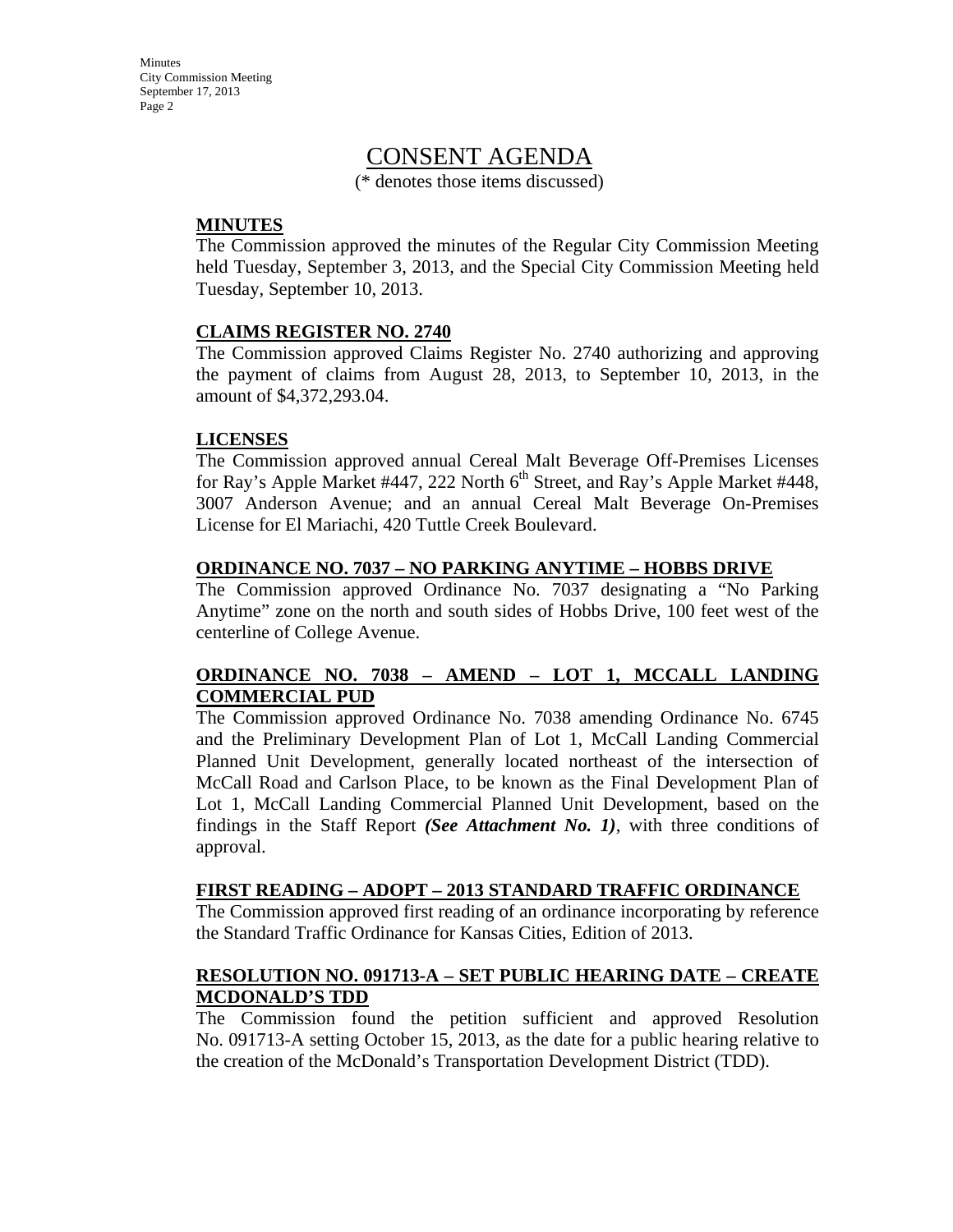# CONSENT AGENDA *(CONTINUED)*

### **TASK ORDER NO. 10 – GENERAL AVIATION AREA DEVELOPMENT**

The Commission authorized the Mayor and City Clerk to execute Task Order No. 10 with Mead & Hunt, Inc., of Madison, Wisconsin, in the amount of \$143,918.50 for the survey, analysis, and design aspects for the General Aviation area development on the east side of the Airport.

### **\* AGREEMENT – ENGINEERING SERVICES – NORTH MANHATTAN AVENUE STUDY (KIMBALL AVENUE TO SOUTH OF RESEARCH PARK DRIVE) (ST1319)**

Ron Fehr, City Manager, responded to questions from the Commission. He provided additional information on the proposed study and potential improvements that would be associated with the Kimball Avenue Corridor. He stated that this item is an amendment to the initial study.

The Commission authorized the Mayor and City Clerk to execute an agreement in the amount of \$41,068.00 with Schwab-Eaton, P.A., for professional services related to the study of North Manhattan Avenue between Kimball Avenue and Claflin Road and for the design of improvements to North Manhattan Avenue, from Kimball Avenue to just south of Research Park Drive (ST1319).

### **\* AMENDMENT NO. 1 – ENGINEERING SERVICES – KIMBALL AVENUE STUDY (COLLEGE AVENUE TO NORTH MANHATTAN AVENUE) (ST1001)**

Commissioner Jankovich announced that he has a business relationship with BG Consultants, Inc., and would be abstaining on the item.

The Commission authorized the Mayor and City Clerk to execute Amendment No. 1 in the amount of \$23,528.00 to the agreement with BG Consultants, Inc., of Manhattan, Kansas, for professional services for the Kimball Avenue Corridor Study (ST1001).

### **AWARD CONTRACT – 2013 VALVE AND HYDRANT REPLACEMENT (WA1314)**

The Commission accepted the Engineer's Opinion of Probable Cost in the amount of \$102,000.00; awarded a construction contract to Josh Connet Excavation, LLC; and authorized the Mayor and City Clerk to execute the contract in the amount of \$78,042.04 for the Base Bid and \$20,242.00 for Alternate #1 with Josh Connet Excavation, LLC, of Manhattan, Kansas, for the 2013 Valve and Hydrant Replacement (WA1314).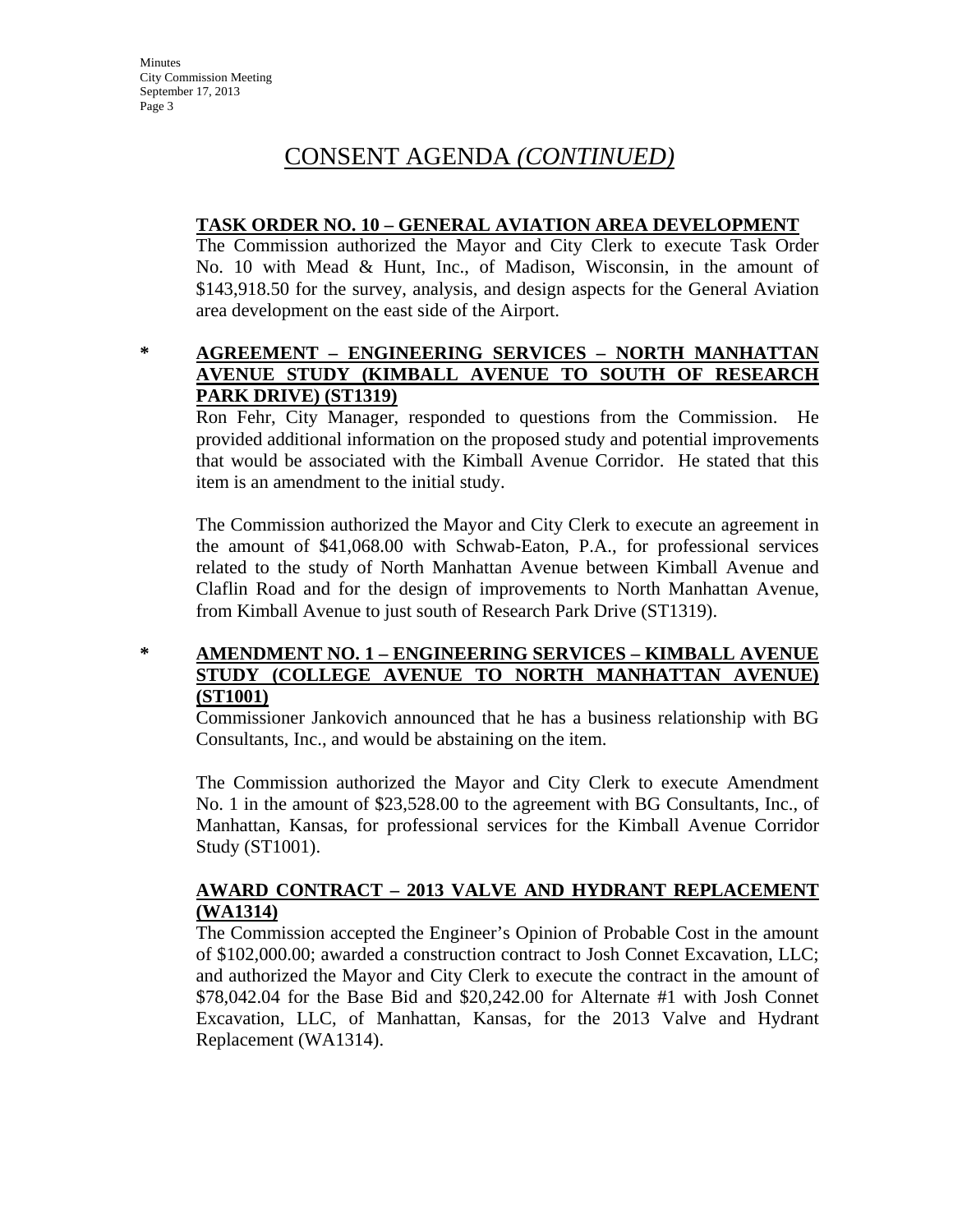# CONSENT AGENDA *(CONTINUED)*

### **JOINT FUNDING AGREEMENT – RIVER GAUGES**

The Commission approved and authorized the Mayor to execute a Joint Funding Agreement with the United States Geological Services (USGS) for the costs of four river gauges along Wildcat Creek and the Kansas River from October 1, 2013, to September 30, 2014.

### **GRANT/CONTRACTS – 2013 EMERGENCY SOLUTIONS GRANT**

The Commission accepted the award of a 2013 Emergency Solutions Grant in the amount of \$99,878.00 and authorized the Mayor and City Clerk to execute contracts with the Manhattan Emergency Shelter, Inc., in the amount of \$83,750.00 and The Crisis Center in the amount of \$13,500.00 for allocation of the funds, with the remaining \$2,628.00 to the City of Manhattan for administrative services.

# **PURCHASE – UNIT #602 – FORESTRY DIVISION - 2013 SELF-PROPELLED STUMP GRINDER (CIP #CP020E)**

The Commission authorized the purchase of a 2013 self-propelled stump grinder in the amount of \$34,818.00 from K.C. Bobcat, of Olathe, Kansas, to be paid from the Special Parks and Recreation Fund, and authorized selling at auction the current stump grinder once replacement equipment for Unit #602 for the Forestry Division is obtained and placed in service.

# **PURCHASE – STORM WARNING SIRENS (CIP #FR011E)**

The Commission authorized the purchase and installation of two Federal Signal Corporation warning sirens with voice capability in the amount of \$56,491.84 with Blue Valley Public Safety, of Grain Valley, Missouri, with one to be located at 2727 Amherst Avenue and the second at 3131 Anderson Avenue.

### **BOARD APPOINTMENT – SOCIAL SERVICES ADVISORY BOARD**

The Commission approved the appointment of Barbara C. Stewart, 2062 College Heights Road, to a three-year term on the Social Services Advisory Board. Ms. Stewart's term begins immediately, and will expire June 30, 2016.

After discussion, Commissioner Jankovich moved to approve the consent agenda. Commissioner McCulloh seconded the motion. On a roll call vote, motion carried 5-0, with the exception of Item J, AMENDMENT NO. 1 – ENGINEERING SERVICES – KIMBALL AVENUE STUDY (COLLEGE AVENUE TO NORTH MANHATTAN AVENUE) (ST1001), which carried 4-0-1 with Commission Jankovich abstaining on the item due to a conflict of interest.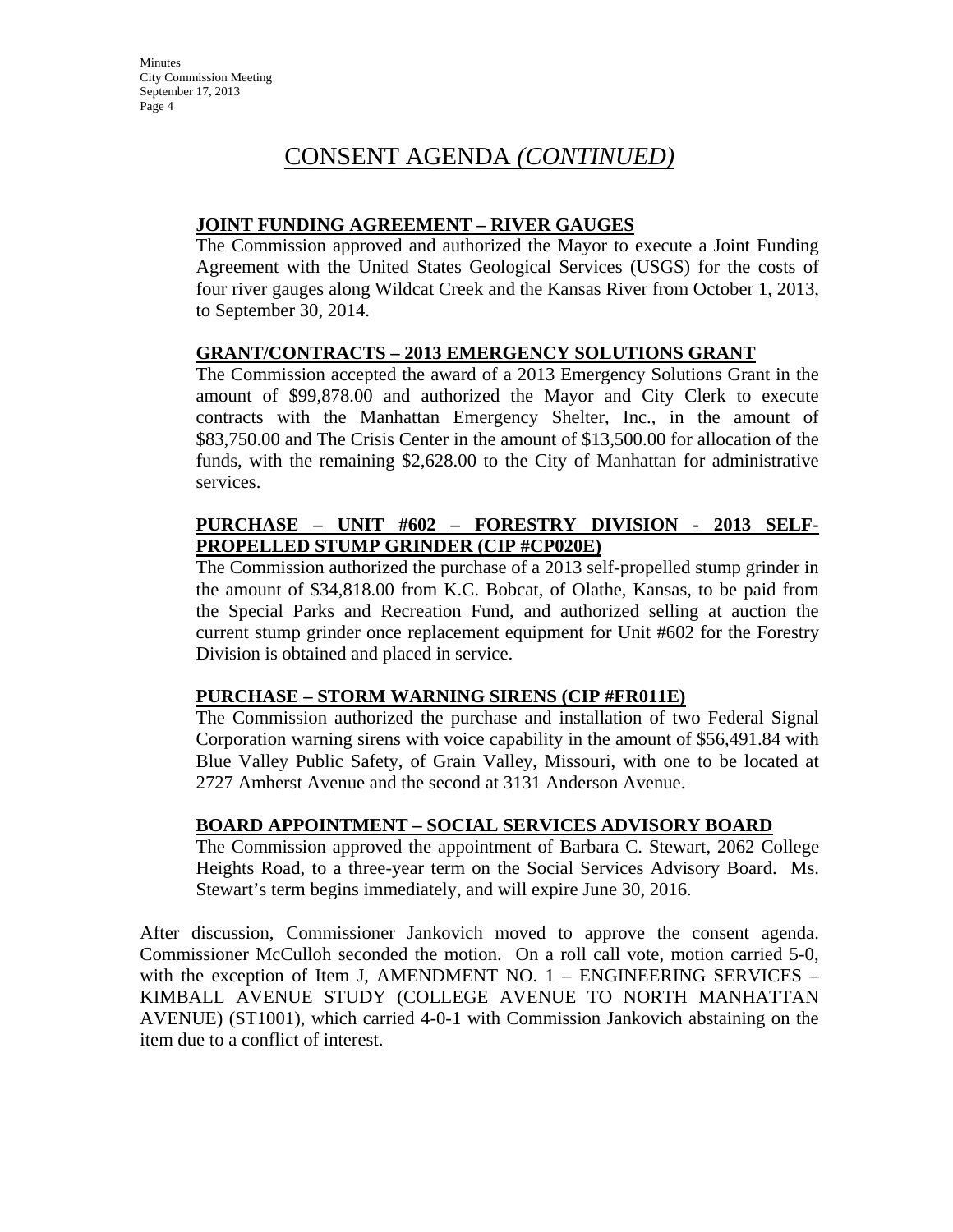**Minutes** City Commission Meeting September 17, 2013 Page 5

# GENERAL AGENDA

### **NATIONAL REGISTER NOMINATION - BLUEMONT YOUTH CABIN**

Commissioner Jankovich moved to remove the item from the table. Commissioner Reddi seconded the motion. On a roll call vote, motion carried 5-0.

Eddie Eastes, Interim Director of Parks and Recreation, presented background information on the item. He informed the Commission of the recommendation for the Bluemont Youth Cabin nomination from the Parks and Recreation Advisory Board.

Kathy Dzewaltowski, 100 South Delaware Avenue, President, Manhattan Riley County Preservation Alliance, spoke in support of the nomination of the Bluemont Youth Cabin. She stated that the Preservation Alliance believes this property is worthy of nomination based on its history and significance to the city of Manhattan. She also said the Cabin is an excellent example of the National Youth Administration Project to employ older teens and young adults. She provided additional background information and project eligibility considerations for tax credits and funding opportunities. She reiterated that the Preservation Alliance strongly supports this nomination and encourages the Commission to support the nomination due to the Cabins historic significance to the city of Manhattan.

Barbara Anderson, 142 North Dartmouth Drive, President, Goodnow Park Cabin Coalition, provided additional information on the Cabin and asked the Commission if they had any questions.

Dixie West, 1014 Houston, stated that the Historic Resources Board and the Parks and Recreation Advisory Board for the City have approved this nomination. She asked the Commission to support the nomination as well.

After discussion and comments from the Commission, Commissioner McCulloh moved to authorize the Mayor to send a letter to the State Historic Preservation Officer in support of the Bluemont Youth Cabin nomination. Commissioner Jankovich seconded the motion.

After comments from the Commission, on a roll call vote, motion carried 5-0.

# **CARRIER INCENTIVE AND AIRPORT USE AGREEMENT - ALLEGIANT AIR**

Peter Van Kuren, Airport Director, presented an overview of the item including the Air Service and Incentive Agreement with Allegiant Air, air service development at the Manhattan Regional Airport (MHK), the MHK catchment area, and background information on Allegiant and their proposed service. He then responded to questions from the Commission regarding the discussion of the item with the Airport Advisory Board and the proposed carrier incentive for Allegiant.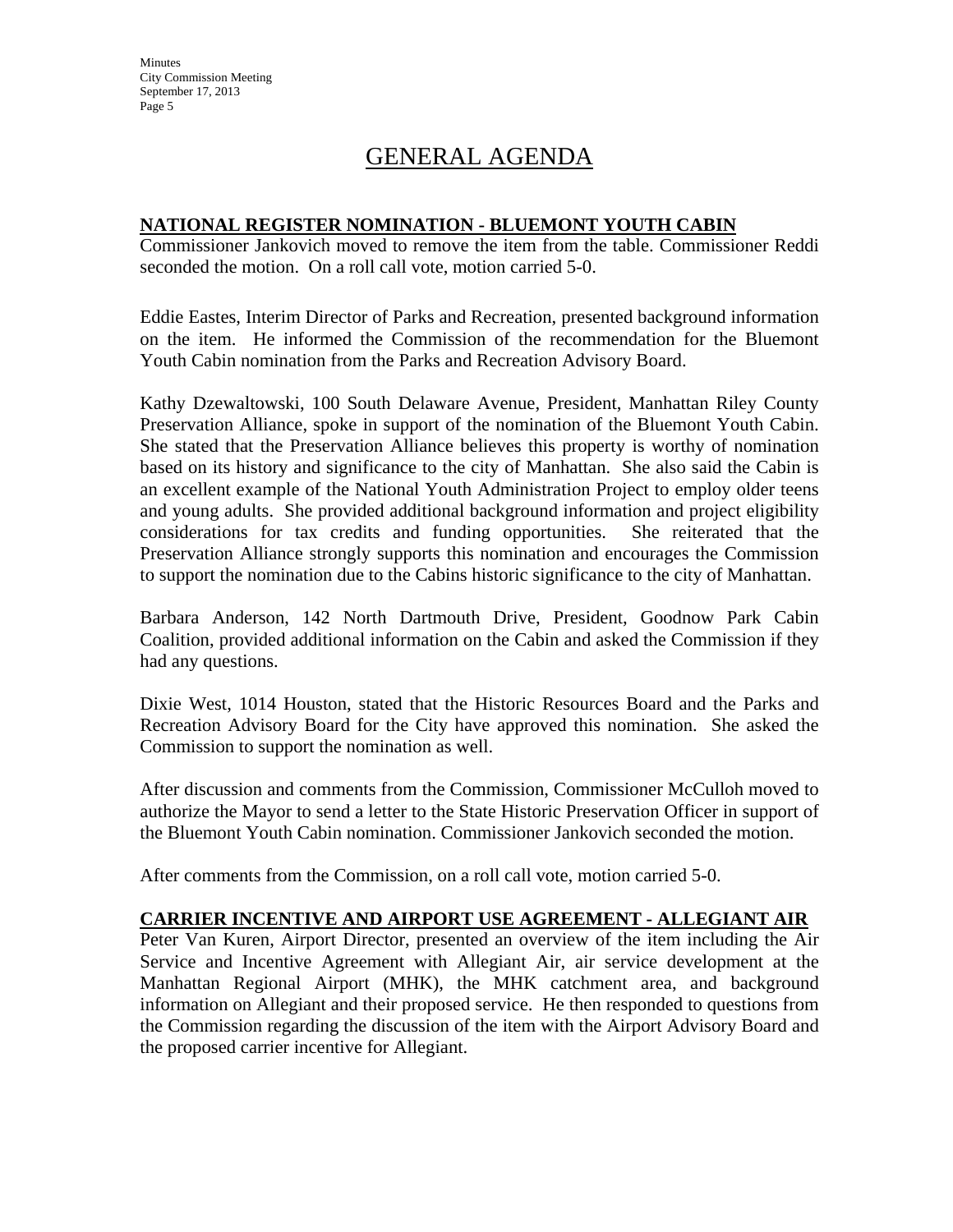# GENERAL AGENDA *(CONTINUED)*

# **CARRIER INCENTIVE AND AIRPORT USE AGREEMENT - ALLEGIANT AIR**

#### *(CONTINUED)*

Ron Fehr, City Manager, responded to questions from the Commission regarding the timing of the announcement of Allegiant. He also provided additional information on the proposed Air Carrier Incentive and Airport Use Agreement with Allegiant Air.

Peter Van Kuren, Airport Director, responded to additional questions from the Commission regarding Allegiant and the incentives proposed. He responded to questions from the Commission about the incentives offered by other airports, the business model and packages that Allegiant offers, and marketing efforts that Allegiant plans to do as they promote their new service at MHK.

After additional discussion of the Commission, Peter Van Kuren, Airport Director, provided information on the aircraft that Allegiant would be using at MHK and the economic benefits that the additional air service carrier would provide to the community.

After additional discussion and comments from the Commission, Commissioner Jankovich moved to authorize the Mayor and City Clerk to execute an Air Carrier Incentive and Airport Use Agreement with Allegiant Air, LLC; and authorize City Administration to allocate Economic Development Funds in an amount not to exceed \$200,000.00. Commissioner McCulloh seconded the motion. On a roll call vote, motion carried 4-1, with Commissioner Butler voting against the motion.

### **REQUEST BY WILDCAT TAXI - IMPOSE A CLEANING FEE**

Bernie Hayen, Director of Finance, presented an overview of the item.

Richard Gibson, Wildcat Taxi, 1724 Hayes Drive, provided additional information on the request to include charging a cleaning fee if someone gets sick in the cab due to overindulgence of alcohol, requiring the vehicle to be cleaned. He provided additional information on the subject and asked the Commission to approve the proposed resolution to enforce a \$75 cleaning fee.

Bill Raymond, City Attorney, informed the Commission that the proposed resolution allows the taxi cab company to collect a cleaning fee. He provided clarification that the cab company would be responsible for collecting the fee and the City or Riley County Police Department would not be involved in the collection of cleaning fees. He then responded to questions and provided clarification regarding the Flint Hills Area Transportation Agency (ATA) Bus regulations and rates that are established independently from the taxi companies.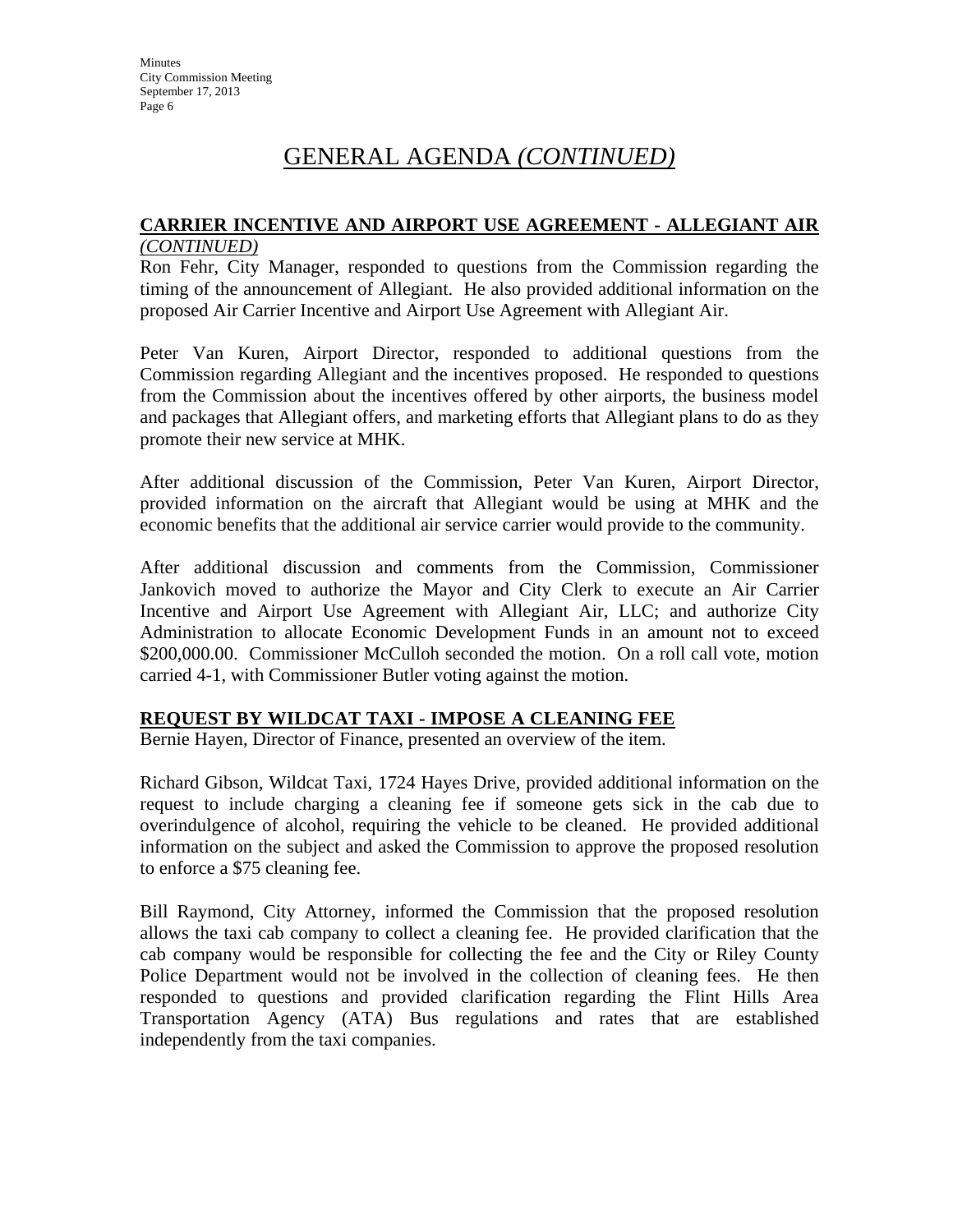Minutes **City Commission Meeting** September 17, 2013 Page 7

# **GENERAL AGENDA (CONTINUED)**

#### REQUEST BY WILDCAT TAXI - IMPOSE A CLEANING FEE (CONTINUED)

Richard Gibson, Wildcat Taxi, 1724 Hayes Drive, provided additional information on the item. He then responded to additional questions from the Commission regarding providing throw-up bags in the cabs, collection issues, and communications with other taxi cab companies on this issue.

After additional discussion and comments from the Commission, Commissioner Jankovich moved to approve Resolution No. 091713-B increasing taxicab rates by the addition of a cleaning fee. Commissioner Reddi seconded the motion. On a roll call vote, motion carried 5-0.

#### FIRST READING - ENFORCEMENT PROVISIONS OF **DRAINAGE EASEMENTS**

Shane Swope, Stormwater Engineer, presented background information and an overview of the item. He also described the current process and highlighted the proposed process and enforcement provisions of the proposed ordinance.

Bill Raymond, City Attorney, presented additional information on the proposed process and noted key elements of the ordinance.

After discussion and comments from the Commission, Commissioner Jankovich moved to approve the first reading of an ordinance amending Sections 32-186 and 32-187 of the Code of Ordinances of the City of Manhattan, Kansas, relating to the maintenance of drainage easements. Commissioner Butler seconded the motion. On a roll call vote, motion carried 5-0.

#### **ADJOURNMENT**

At 8:21 p.m., the Commission adjourned.

MMC, City Clerk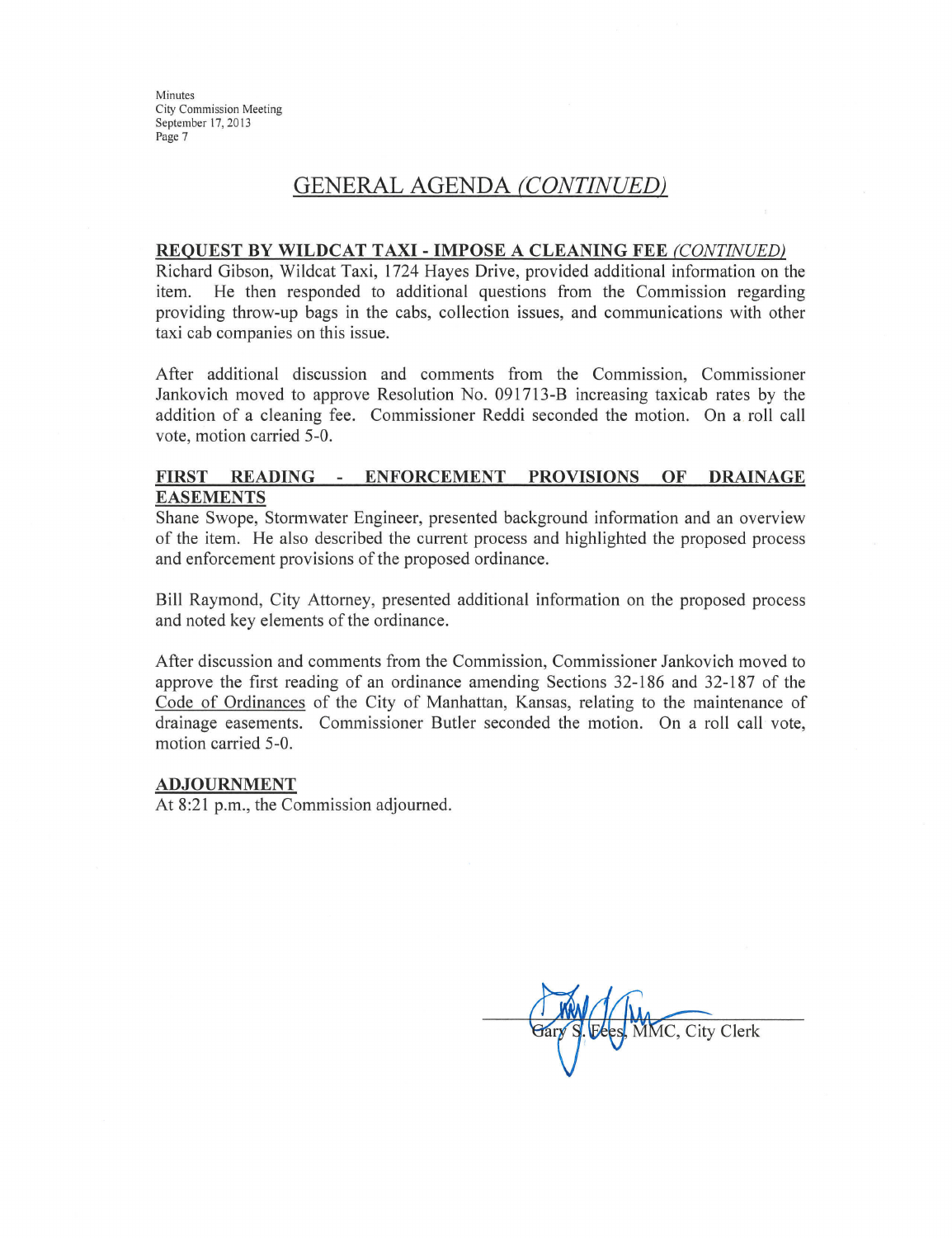### **AMENDMENT OF A COMMERCIAL PLANNED UNIT DEVELOPMENT**

**REQUEST:** The applicant/owner has requested an amendment of Ordinance No. 6745 and the approved Preliminary Development Plan of Lot 1, McCall Landing Commercial Planned Unit Development to construct an approximate 16,800 square foot commercial building to expand the existing K-State Super Store south of McCall Road at GTM, and additional retail and retail/service commercial uses. The amendment includes an approximate 43,000 square foot area that will remain undeveloped for future development. The amendment is in the form of a Final Development Plan.

**The amendment is necessary because the proposed store replaces the approved Orscheln store (described below in the staff report), which was not implemented by Final Development Plan. The proposed changes are substantial modifications of the original approved Preliminary Development site plan for Lot 1. (Note: When the Final Development Plan for the Menards store on Lot 2, Lot 1 was modified in size as well as removal of the site improvements.)**

**APPLICANT/OWNER:** Dreiling Real Estate – Dave Dreiling.

**ADDRESS:** The applicant/owner's address is 520 McCall Road, Manhattan, KS 66502.

LEGAL DESCRIPTION: Lot 1, a McCall Landing Commercial Planned Unit Development, to the City of Manhattan, KS**.** 

**LOCATION:** Lot 1 is located northeast of the intersection of McCall Road and Carlson Place.

**AREA:** The area of Lot 1 is 3.970 acres or 172,949 square feet.

**DATE OF NEIGHBORHOOD MEETING:** June 13, 2013.

**DATE OF PUBLIC NOTICE PUBLICATION:** Monday, July 29, 2013.

## **DATE OF PUBLIC HEARING: PLANNING BOARD:** Monday, August 19, 2013. **CITY COMMISSION:** Tuesday, September 3, 2013.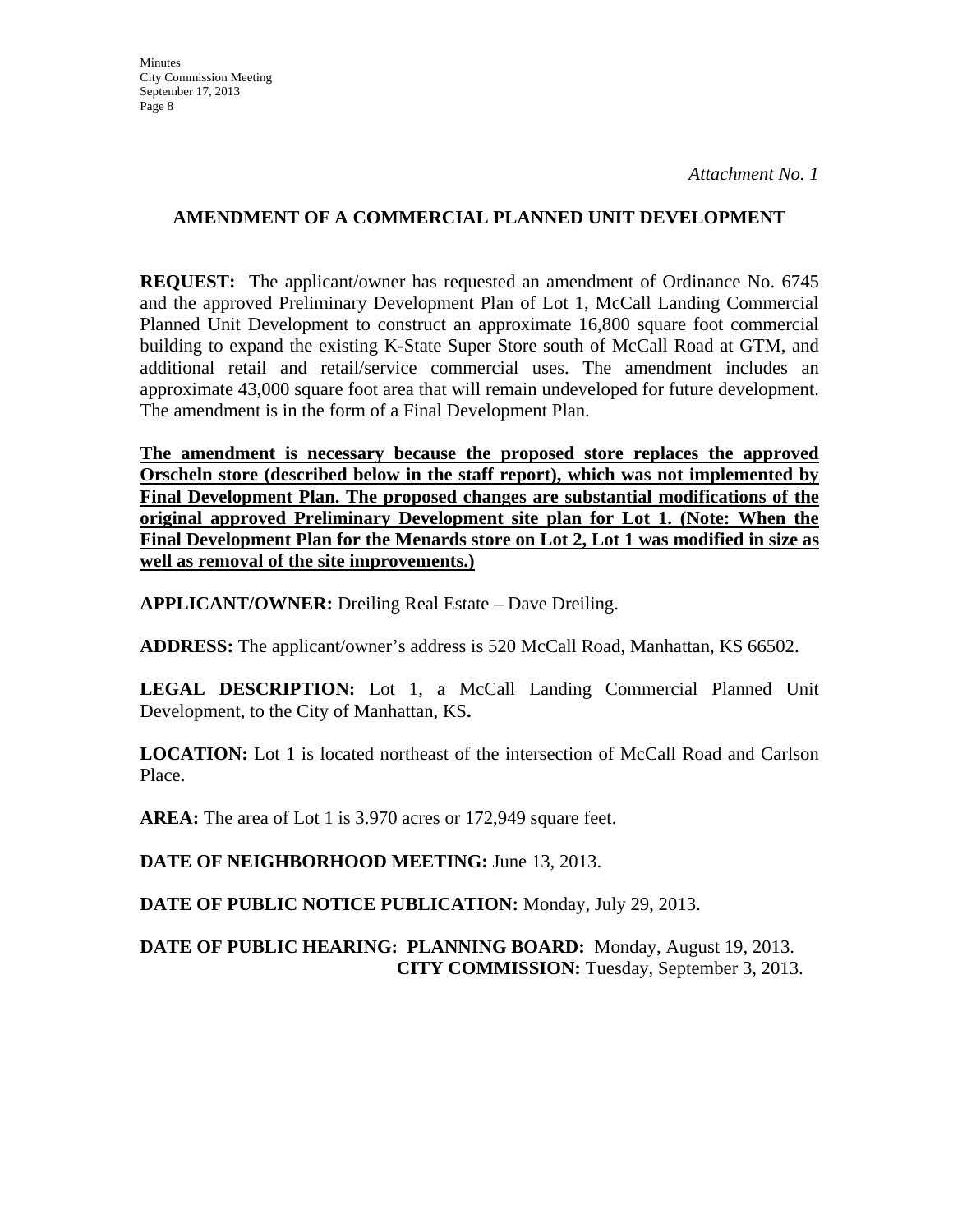# **EXISTING PUD**

#### **Ordinance No. 6745, Permitted Uses and Conditions of Approval**

Ordinance No. 6745 dated January 6, 2009 is attached. Permitted Uses are set out in Condition No. 1, and all other conditions of approval include:

- 1. Permitted uses shall include Farm and ranch supply stores such as, but not limited to, Orscheln Farm & Home, with associated outdoor sales, display and storage; Business and professional offices; Restaurants, including drive-in type; Banks and financial institutions, including drive-in type; Convenience stores, without buried storage tanks; Package liquor stores; Retail stores; and, Home improvement centers, including retail sale of general merchandise, lumber yards, landscape and garden products, hardware, appliances and fixtures, carpet, tile and floor coverings, and general home improvement, household and related products, and outdoor sales, display and storage, including lumber yard areas for stores such as, but not limited to, Menards.
- 2. Outdoor display, storage and sales on Lot 1 shall be limited to the outside sidewalk area along the western side of the Orscheln's building and in the fenced enclosure, as shown on the application documents.
- 3. Landscaping and irrigation shall be provided pursuant to a Landscaping Performance Agreement between the City and the owner, which shall be entered into prior to issuance of a building permit.
- 4. All landscaping and irrigation shall be maintained in good condition.
- 5. Light poles shall be provided as described in the application documents and shall be full cut-off design. Building lighting shall not cast direct light onto public or private streets or adjacent property and shall be full cut-off design.
- 6. Signage for Lot 1 Orscheln's shall be constructed as proposed, consisting of wall signs.
- 7. Signage for Lot 2 and the ground sign on Lot 3 for Menards and other tenants of the PUD shall be constructed as proposed.
- 8. On all other lots there shall be no more than one (1) pole or ground sign per lot. In addition, pole signs shall have a maximum height of 30 feet above the ground; the total gross surface area of pole and ground signs including reader-boards shall be limited to no more than 1 square foot of sign area per 1 foot of linear street frontage and shall not exceed a maximum 200 square feet in area; all pole signs shall be fully skirted and the skirting and the bases of pole and ground signs shall include materials and architectural quality similar to those of the associated principal building such as brick, stone and/or stucco; and signs shall include a landscaped area around the base.
- 9. Wall signs on Lots 3 and 4 shall conform to requirements of the C-2, Neighborhood Shopping District of the Manhattan Zoning Regulations.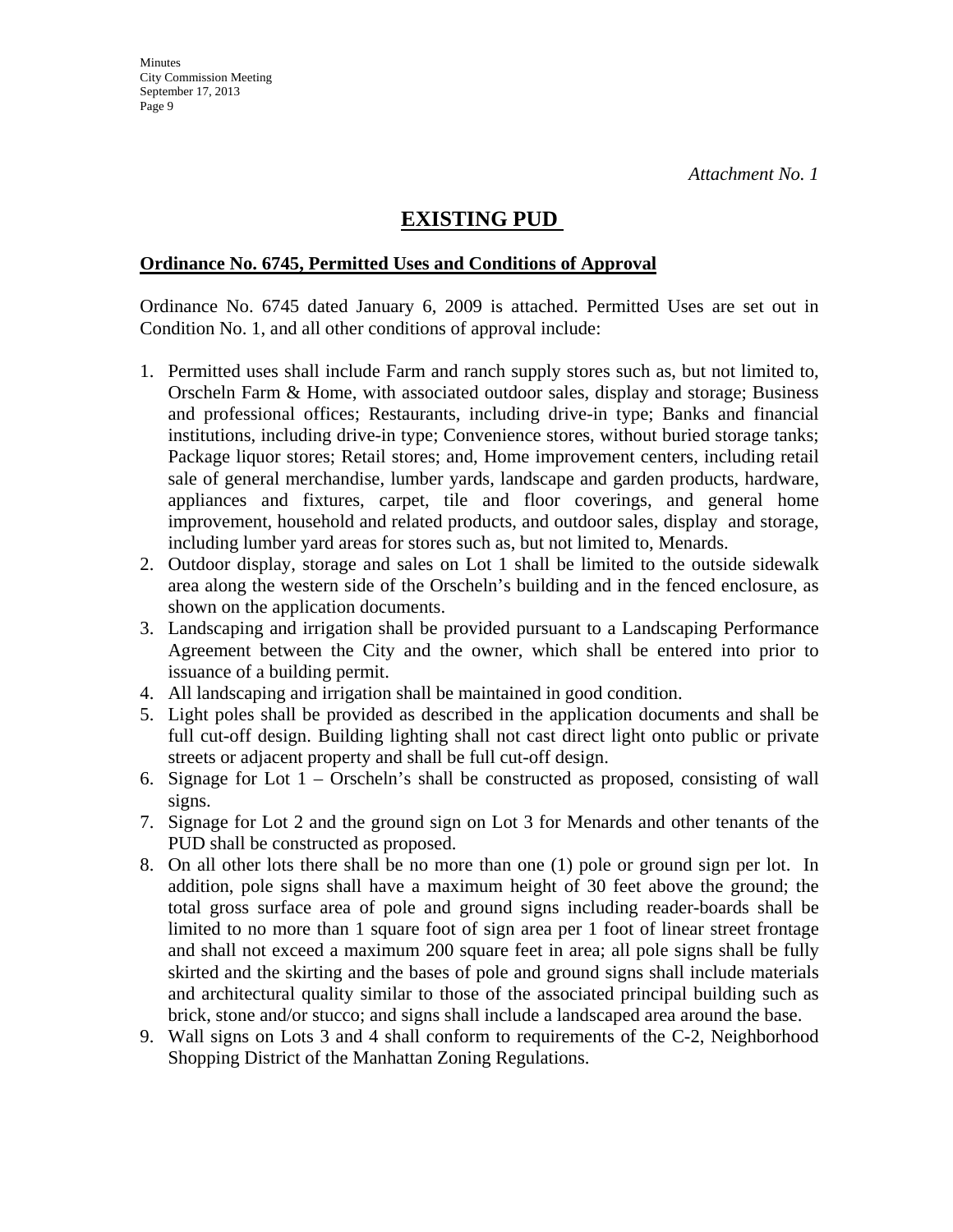- 10. Temporary banner signs shall be limited to no more than one (1) banner sign per lot. Exempt signage shall include signage described in Article VI, Section 6-104  $(A)(1),(2),(4),(5),(7)$  and  $(8)$ ; and Section 6-104  $(B)(2)$ , of the Manhattan Zoning Regulations. Temporary sales aids and portable signs, as described in Article VI, Signs, of the Manhattan Zoning Regulations, shall be prohibited.
- 11. Prior to the development of Lot 3 and Lot 4, an amendment of the PUD shall be submitted and approved, prior to issuance of any necessary permits.
- 12. Underground liquid fuel storage tanks shall be prohibited in the PUD, and storage of hazardous materials, chemicals and other pollutants, shall be prohibited in the east half of the warehouse.
- 13. Well head easements shall be designated "No Structures Zone."
- 14. A revised drainage plan, consisting of grading and improvements necessary to protect the 50-foot and 100-foot well head areas, shall be submitted with the Final Development Plan. The revised drainage plan shall be approved by the Public Works Department.

#### **Approved Use, Building and Improvements** *(attachment)* **on Lot 1.**

Orscheln Farm and Ranch

An approximate 50,000 square foot Orscheln Farm and Home super store was approved with the Preliminary Development Plan. Other uses included a 20,000 square foot screened outdoor storage area, as well as outdoor display and proposed storage along the south and west sidewalks adjacent to the building.

The existing Orscheln store was proposed to relocate from its current location on the southwest corner of McCall Road and Enoch Lane. The proposed building was a one-story flat roofed building shown at 22 feet in height, with an exterior of tan aggregate covered metal panels similar in color and material to the McCall Pattern Company. An entry canopy would extend along the west elevation of the building for the majority of the storefront with a covered entry on the south storefront of the building.

To the east of the building was the 20,000 square foot outdoor storage, sales and display area, which would have been enclosed by an approximate nine foot tall black chain link fence with black vertical slats with ten foot split faced block accent columns. The north and south fences were gated for entry and exit to the storage area.

Sidewalk display included smaller lawn and garden plant materials, equipment, tools and supplies, as well as smaller ranch and home supply items. The enclosed area also included large items such as fencing, larger building supplies, water tanks and other larger items.

The remainder of Lot 1 was for off-street parking and landscaped space.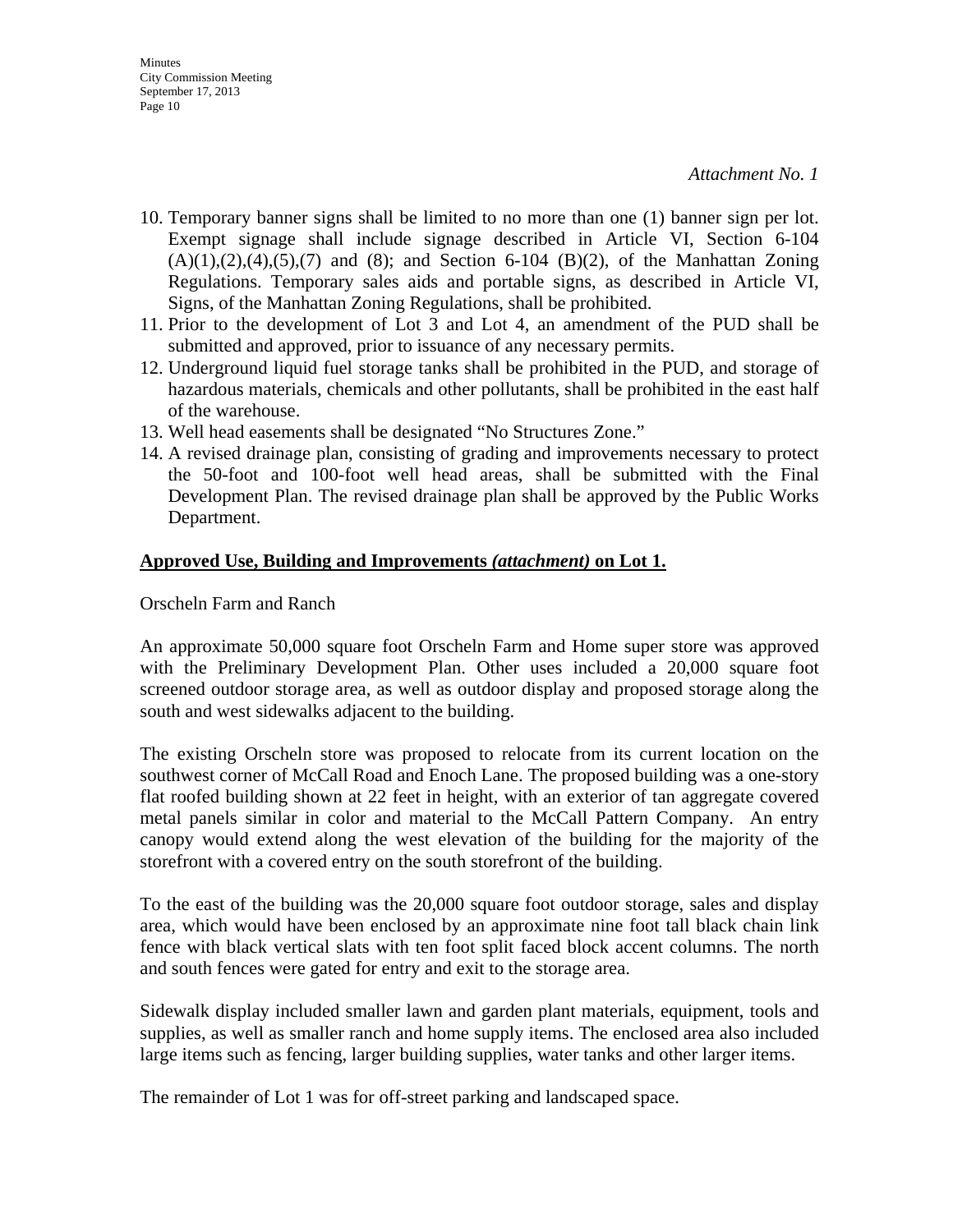**Minutes** City Commission Meeting September 17, 2013 Page 11

*Attachment No. 1*

Lot 1 was reduced in area with the Final Development Plan for the Menards store on Lot 2. The Final Plat established the revised lot area of Lot 1 and Lot 2, as well as the dedication of travel easement on the east side of Lot 1, McCullough Place.

# **PROPOSED AMENDMENT**

Proposed Use and Building: The proposed rectangular shaped building has an approximate gross floor area of 16,800 square feet, which is divided into five floor spaces, the largest space devoted to the K-State Super Store located in the center of the building. The building is oriented with store fronts facing south towards McCall Road. The site plan depicts drive-in window stacking lanes for drive-in uses on the east and west sides of the building

The one story building is approximately 21 feet tall to the roofline with a center parapet wall roofline approximately 28 feet in height. Exterior materials are ledge stone and EFIS in shades of light tan, limestone and similar colors. Awnings and canopies are over other store fronts, window and drive-in window pickups.

**PROPOSED SIGNS:** Proposed signs consist of one, 200 square foot, 30 foot tall pole sign located along McCall Road, and wall signs. Wall signs are based on C-2 District requirements allowing up to 30% of the façade but are shown at less than 30% maximum. Rear wall signs are limited to 40 square feet in area and shown at less than 40 square feet in area.

The pole is enclosed with a rectangular base and exterior materials of ledge stone and EFIS to match the building's colors and materials. The sign is in a landscape base.

**PROPOSED LIGHTING:** Proposed parking lot lights are full-cutoff fixtures on metal poles. Building lights will accent entrances and provide general security and are full cutoff design.

# **MATTERS TO BE CONSIDERED WHEN AMENDING A PLANNED UNIT DEVELOPMENT**

**1. WHETHER THE PROPOSED AMENDMENT IS CONSISTENT WITH THE INTENT AND PURPOSE OF THE APPROVED PUD, AND WILL PROMOTE THE EFFICIENT DEVELOPMENT AND PRESERVATION OF THE ENTIRE PUD:** The intent and purpose of the McCall Landing Commercial PUD is to allow a broad range of commercial retail and commercial service uses, including drive-in type restaurants. The applicant states,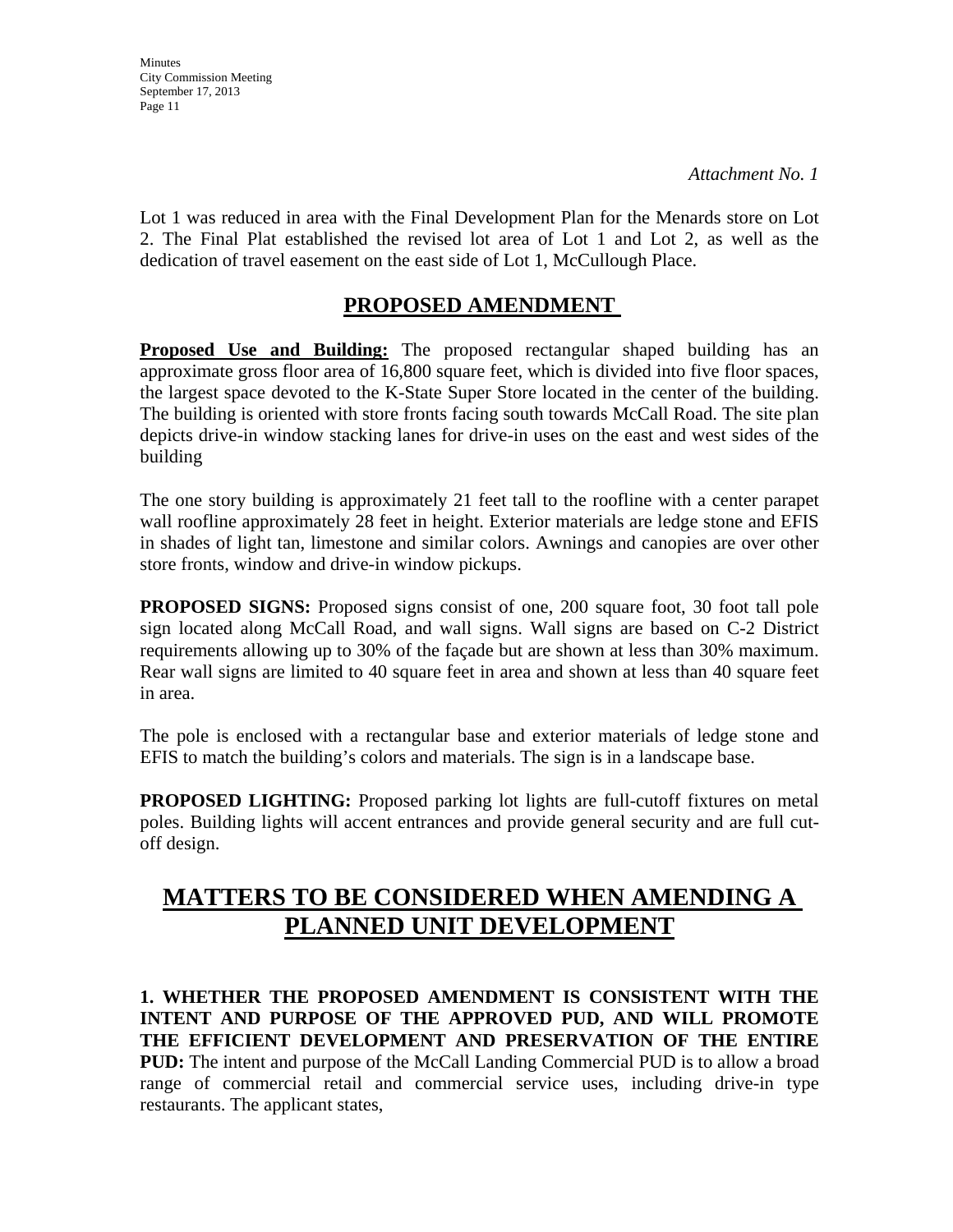**Minutes** City Commission Meeting September 17, 2013 Page 12

"The purpose of the approved McCall Landing PUD was to provide uses suitable for Commercial zoning districts, as listed on the original PUD. The proposed amendment to the McCall Landing PUD which is a multi-purpose building consisting of a sports apparel store, with four other potential tenants (unknown at this time, on Lot 1 will be consistent with the approved PUD."

**2. WHETHER THE PROPOSED AMENDMENT IS MADE NECESSARY BECAUSE OF CHANGED OR CHANGING CONDITIONS IN OR AROUND THE PUD, AND THE NATURE OF SUCH CONDITIONS:** The amendment is necessary because the approved site, building and other improvements shown on the approved Preliminary Development Plan for Lot 1 has been abandoned. The proposed uses and improvements are not comparable. In addition, a Final Development Plan was not submitted within two years of the date of approval of the Preliminary PUD for Lot 1, and no additional time was proposed to develop Lot 1. The applicant states,

"The proposed amendment is not due to changed or changing conditions in or around the PUD. This amendment is for further development of the original PUD, consistent with its original intent."

**3. WHETHER THE PROPOSED AMENDMENT WILL RESULT IN A RELATIVE GAIN TO THE PUBLIC HEALTH, SAFETY, CONVENIENCE OR GENERAL WELFARE, AND IS NOT GRANTED SOLELY TO CONFER A SPECIAL BENEFIT UPON ANY PERSON:** The amendment will result in a relative gain to the public health, safety, convenience or general welfare because public improvements have been designed and built to accommodate commercial uses and vehicular traffic on improved streets, and pedestrians and bicyclists on sidewalks along McCall Road and on Carlson Place. The proposed amendment has no underground storage tanks associated with it that would adversely impact the water well field areas to the north. No special benefit is granted upon any person as a result of the amendment. The stores will provide opportunity for a broad range of commercial uses.

The applicant states,

"This amendment is not solely for conferring a special benefit upon any person, but in our opinion, will result in a relative gain to the general public by providing services which are in demand by local and out-of-town residents. It should be noted that he initial tenant of the building K-State Superstore (GTM Sportswear) is an expansion of its existing store location, just across the street."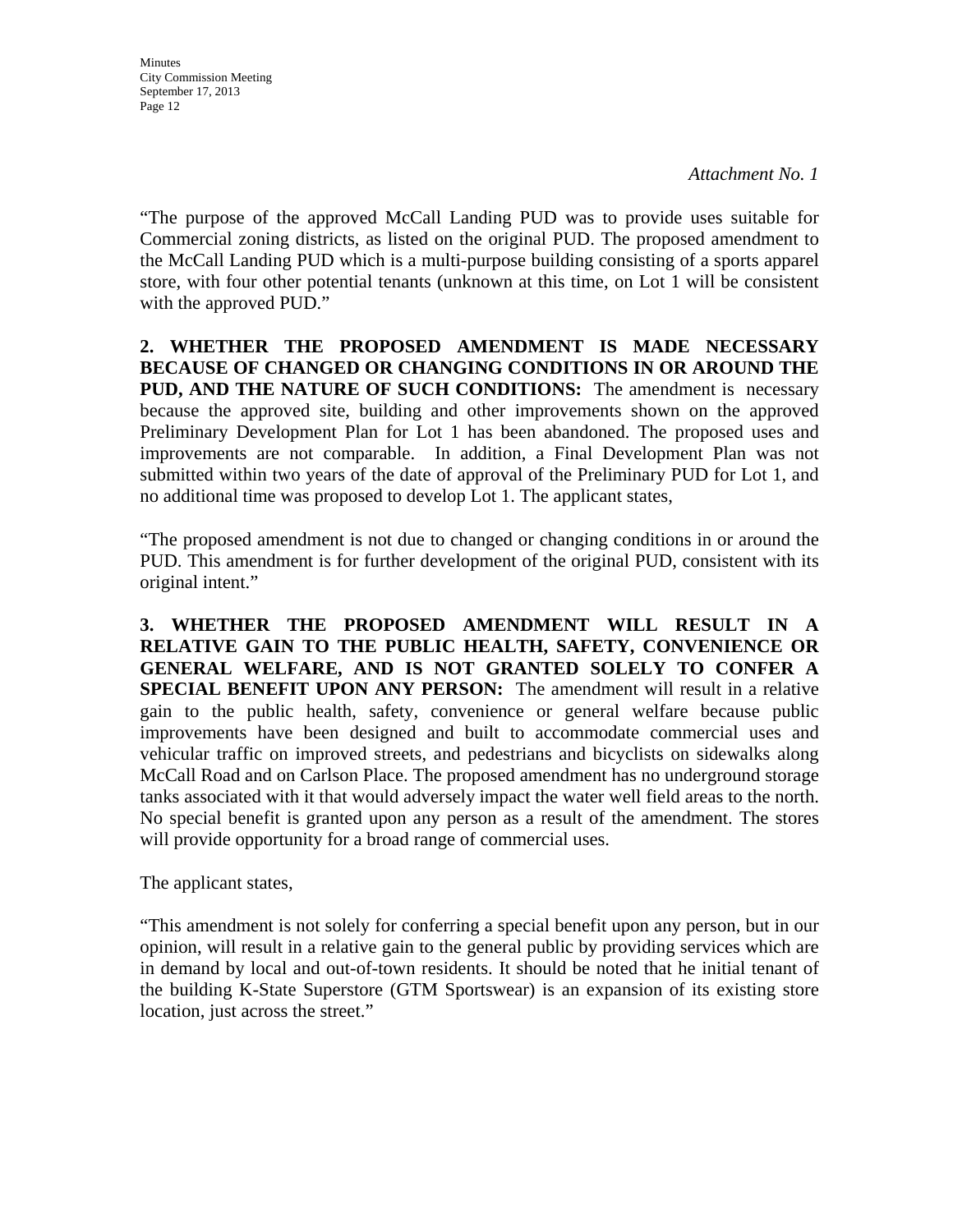# **ADDITIONAL MATTERS TO BE CONSIDERED WHEN AMENDING A PLANNED UNIT DEVELOPMENT**

**1. LANDSCAPING:** Landscaping is a combination of grass areas, deciduous and evergreen trees along public streets, ornamental trees in parking lot islands, ornamental grasses and perennials in parking lots islands and at the base of the ground sign, with the balance grass lawns, all of which will be maintained by in-ground sprinklers. The 43,000 square future building site will be grass, fescue or native, and non-irrigated.

**2. SCREENING:** Two trash container areas are proposed on the south side of McCall Place north of the stores. Both will be enclosed with six foot masonry walls to compliment with building, and gates.

**3. DRAINAGE:** A Drainage Study, dated October 3, 2008, was submitted by Schwab-Eaton, P.A. with the Preliminary Development Plan. The PUD is designed to drain, in part, to the south and southeast through on-site storm sewer improvements to storm sewer improvements associated with McCall Road. The majority of the PUD, due to the size of the Menards' site, drains to a detention basin on the east side of PUD, then to McCall Road storm water improvements. The City Engineer reviewed and accepted the 2008 drainage study. Minor changes were made to the drainage plan in 2010 when Menards was built.

Schwab-Eaton submitted an updated storm sewer letter (*attachment dated July 12, 2013*) summarizing the original storm water improvements and changes over the past several years. The letter indicates that, with respect to Lot 1, peak flows from Lot 1 have been slightly reduced due to changes to storm sewer improvements. Lot 1 will drain to storm sewer improvements on site and along McCall Road.

The Manhattan Public Works Department (*attachment dated August 14, 2013*) reviewed the 2013 update from Schwab-Eaton and made the following comments, "The stormwater runoff for this development is part of the overall PUD site drainage plan that has previously been approved by City Staff. The stormwater runoff for the proposed development was accounted for in the original PUD. No detention is required for this development. The proposed development meets city requirements for stormwater management."

**4. CIRCULATION**: As proposed, vehicle and pedestrian access are safe and efficient.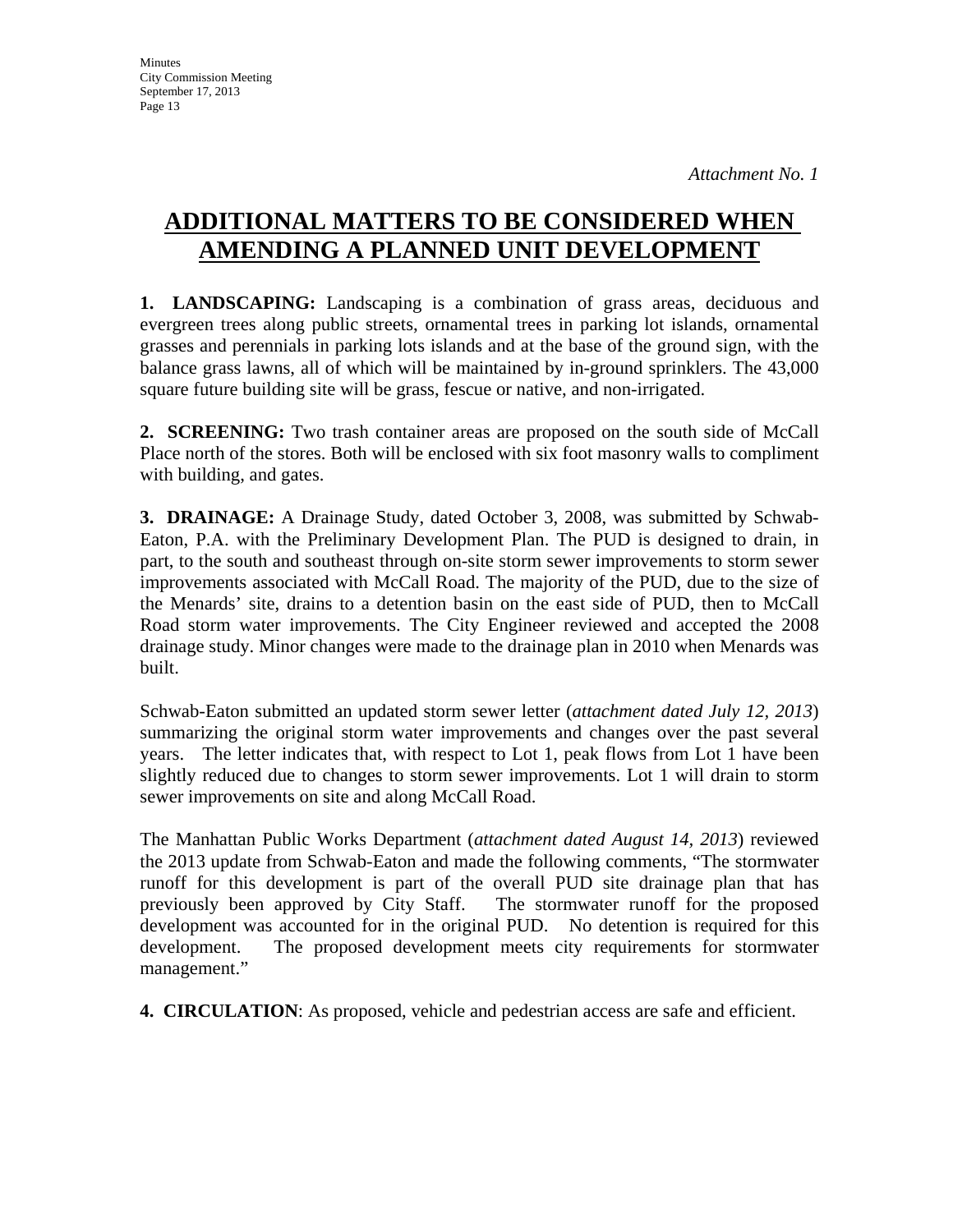**Minutes** City Commission Meeting September 17, 2013 Page 14

#### *Attachment No. 1*

As a whole, the PUD is accessed off McCall Road from a series of travel easements. Carlson Place is at the center of the PUD connecting to a signalized intersection with McCall Road. McCullough Place is on the east side of the PUD with a right in right out at its intersection with McCall Road. Landing Place, on the west side of the PUD, intersects McCall Road at the southwest corner of Lot 4, and is a right-in right-out. McCall Place is an east to west travel easement north of Lots 1, 3, and 4, and the south and Lot 2 (Menards). The Preliminary PUD also shows a future travel easement intended to extend to the west from the western boundary of the PUD. A travel easement extending east of McCullough Place is also shown on the proposed Lot 1 amendment. Both projected travel easements to east and west properties are intended to create an internal street, or reverse frontage road, to reduce curb cuts onto McCall Road.

#### **Internal Access**

Access to Lot 1 will be from Carlson Place and McCall Place. The Carlson Place curb cut is located approximately 315 feet north of the intersection of existing Carlson Place and McCall Road. The second curb cut is off McCall Place in the northeastern corner of Lot 1.

Internal circulation is to the front of the store from driving aisles connecting to the curb cuts. Drive-in stacking for the western drive-in window is along the north side of the building, with the eastern drive-in accessed from the southwest corner area of the building and parking lot. Stacking lanes are depicted with lanes showing adequate internal space for vehicles.

#### **Sidewalks and Pedestrian Circulation**

A sidewalk was constructed along the east side of Carlson Place and along both sides of McCall Road with a 10-foot wide sidewalk on the north side of McCall for pedestrian and bicyclists. A pedestrian connection from the Carlson Place sidewalk connects the storefront sidewalk to the street sidewalk.

No sidewalk was required on McCullough Place. When the 43,000 square foot area is developed it may be appropriate to reconsider sidewalks on McCullough Place and McCall Place, in light of the possible extension of a possible travel easement to the east. Sidewalk extension from McCall Road to the future building site area will also be provided when the 43,000 square foot space is developed.

A bike rack is shown at the southeast corner of the building.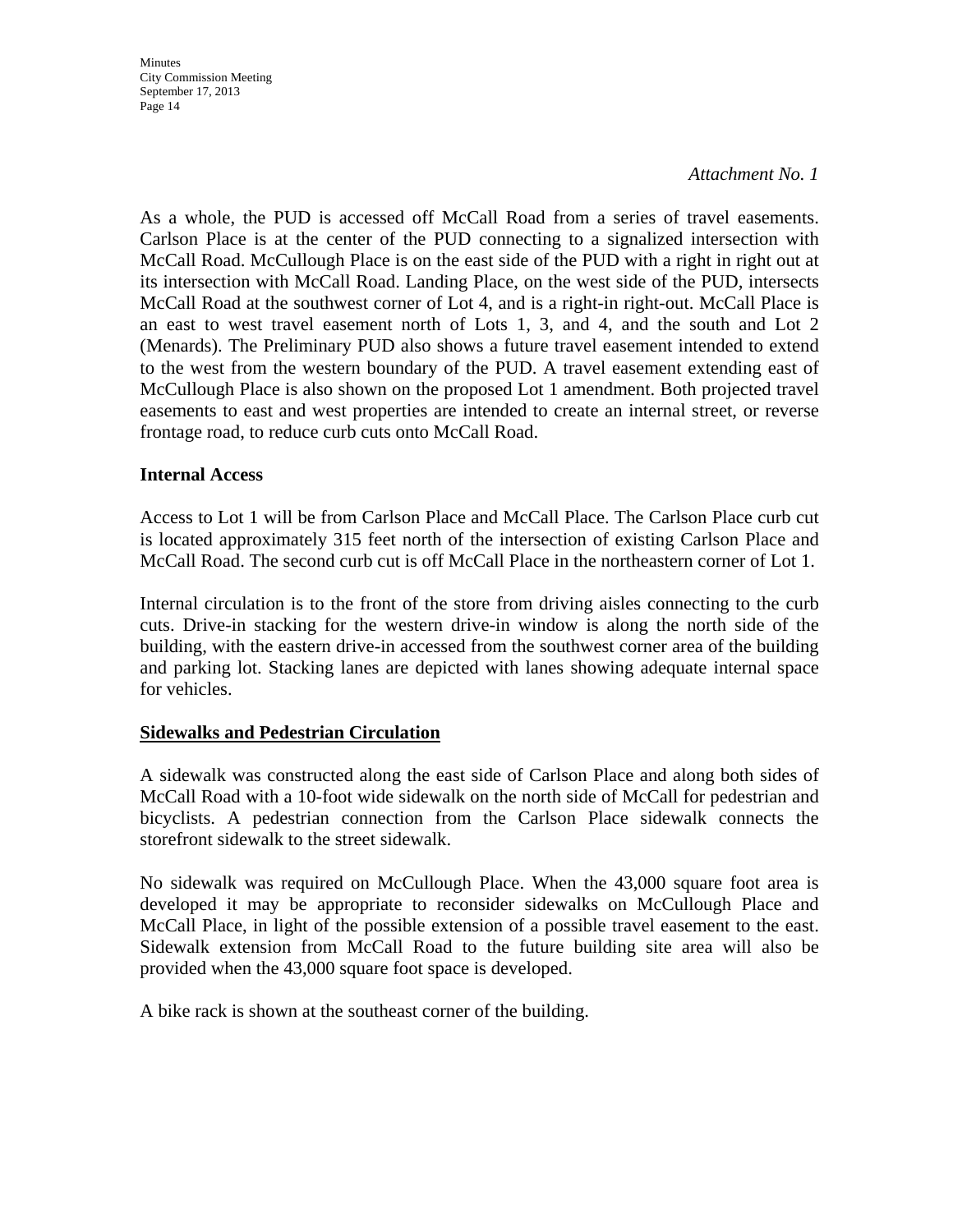### **Off-street parking**

The proposed number of off-street parking is based on the gross square feet of floor area using the shopping center ratio of 5.5 parking spaces per 1,000 square feet of floor area. Based on gross floor area, 16,800 square feet, 93 off-street parking spaces would be required. Floor area devoted to storage, restrooms, mechanical rooms would reduce the total floor space and the net demand may be less. The 93 parking spaces are proposed south of the building with an additional 24 optional parking spaces in the northeast corner of Lot 1, or 117 total off-street parking spaces. More than adequate parking is provided with the expectation that some of the 117 parking spaces may apply to the future building site, a 43,000 square foot space on the east side of the Lot 1. The 24 parking spaces may also be used for game day over flow parking.

Traffic Study

The original Traffic Impact Study, dated January 2008, Revised October 2008, was submitted by Schwab-Eaton P.A and accepted by the Public Works Department. An update to the original Traffic Impact Study, dated July 5, 2013 (*attached*) was submitted by Schwab-Eaton.

The Manhattan Public Works Department (*attachment dated August 14, 2013*) reviewed the 2013 update from Schwab-Eaton and made the following comments,

"The traffic impact study update was performed by Schwab Eaton. This update concludes that the trips generated by this PUD amendment would not cause the overall site to exceed the trip generation already accounted for in the original traffic impact study.

The original traffic study for the PUD included a trip generation based on assumptions of what each lot would be developed into. This study and its recommendations were accepted by the City. This current amendment to the original PUD changes the use from the original assumption for what would go into Lot 1, a lower trip generating development, to a development with a higher trip generation. However, the total number of generated trips from the original PUD traffic study have not been exceeded, primarily because the other lots have not yet been developed. It was not stipulated in the original PUD application that each lot was tied to a certain use. Because of this, a shift in trip generation from one lot to the next within the same PUD is acceptable as long as the total trip generation for the PUD does not exceed what has already been accepted.

It needs to be noted that this PUD amendment, which will account for a larger share of the total trips generated by the PUD, will have an impact on the future development of the other lots within the PUD. In order for these lots to be developed for uses as originally assumed, the total trip generation for the PUD may be exceeded and trigger a larger, more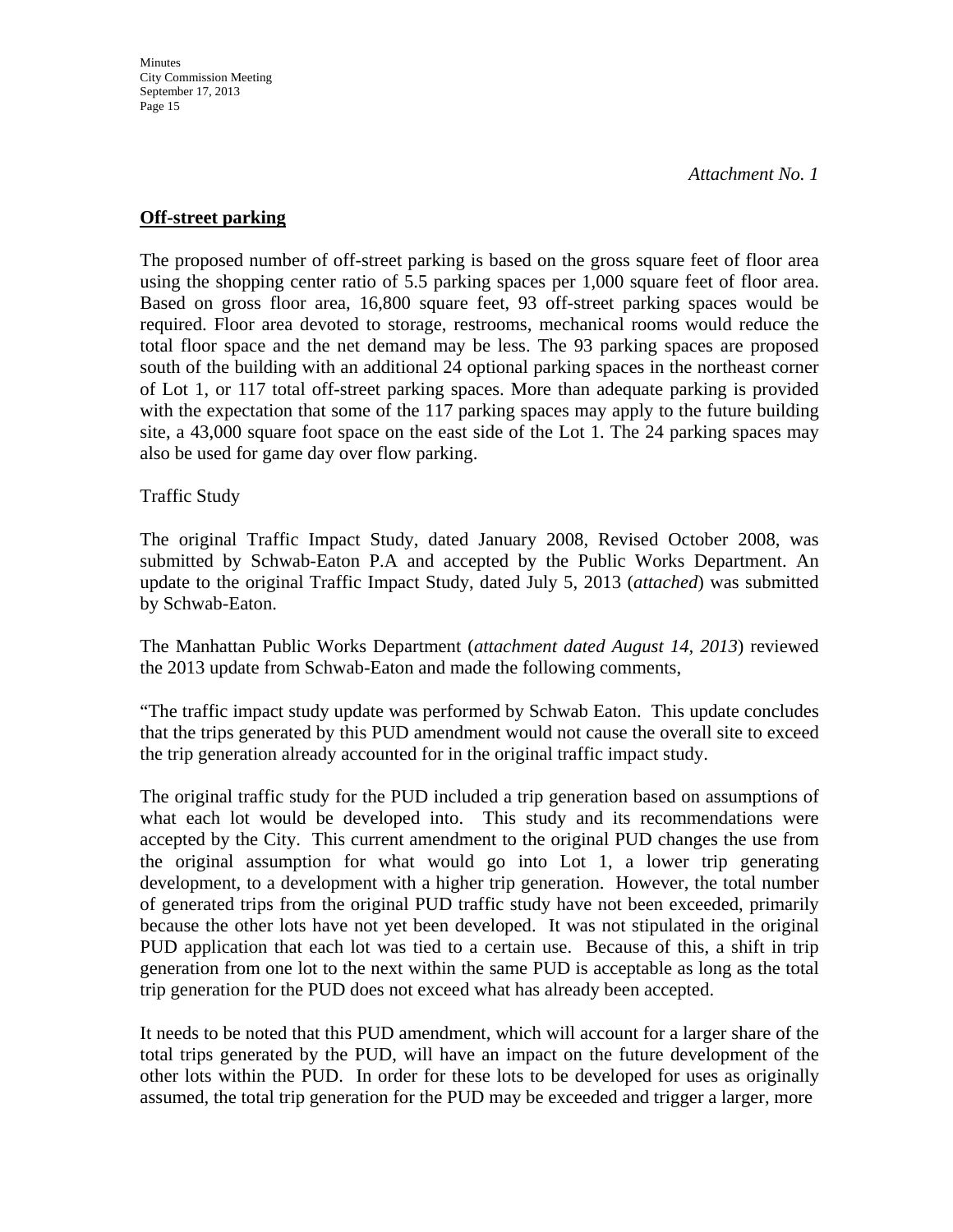in-depth revision to the traffic impact study. To avoid this, the lots may have to be developed with a different use, one with a lower trip generation than what was originally assumed.

Given this, the Engineering Division has found the traffic impact of this PUD amendment to be acceptable and to not have a significant impact on the existing roadway network."

**5. OPEN SPACE/LANDSCAPED AND COMMON AREA:** Approximately 24% of Lot 1 is open grass area for the future building site. Landscaped space, outside of the 43,000 square foot area, is approximately 10% of the site.

**6. CHARACTER OF THE NEIGHBORHOOD:** McCall Road corridor from the intersection of US 24 Highway to the intersection with Tuttle Creek Boulevard is a mix of industrial manufacturing and research uses, as well as commercial and highway commercial uses. Several of the uses allowed in the I-2 District, such as health and fitness centers and self storage units, are also allowed in the commercial retail and highway service district.

# **MATTERS TO BE CONSIDERED WHEN REZONING**

**1. EXISTING USE:** Lot 1 is a vacant commercial tract of land approved for an Orscheln's store.

**2. PHYSICAL AND ENVIRONMENTAL CHARACTERISTICS:** Grass covered tract located in the 100 Year Floodplain. The site is lower than the surrounding streets and Menards' site because those areas were elevated in 2010. The site is the natural grade before fill is added.

Lot 1 is currently in the 100 Year Flood Plain, Zone AH, Base Flood Elevation (BFE) 1008 feet. The proposed building's lowest floors must be elevated or flood proofed water tight to one foot above the BFE, or to 1009 feet NGVD. The proposed lowest floor is shown at 1010 feet, or two feet above BFE. An application to fill the site was submitted to the Kansas Division of Water Resources to fill the site. DWR has extended approval of the permit through July 1, 2015.

Proposed Preliminary Floodplain Maps, adoption date in 2014, remove Lot 1 from Zone AH, and will designate the tract Zone X, Protected By Levee. Flood plain requirements for elevation will not apply under the proposed map designation.

# **3. SURROUNDING LAND USE AND ZONING:**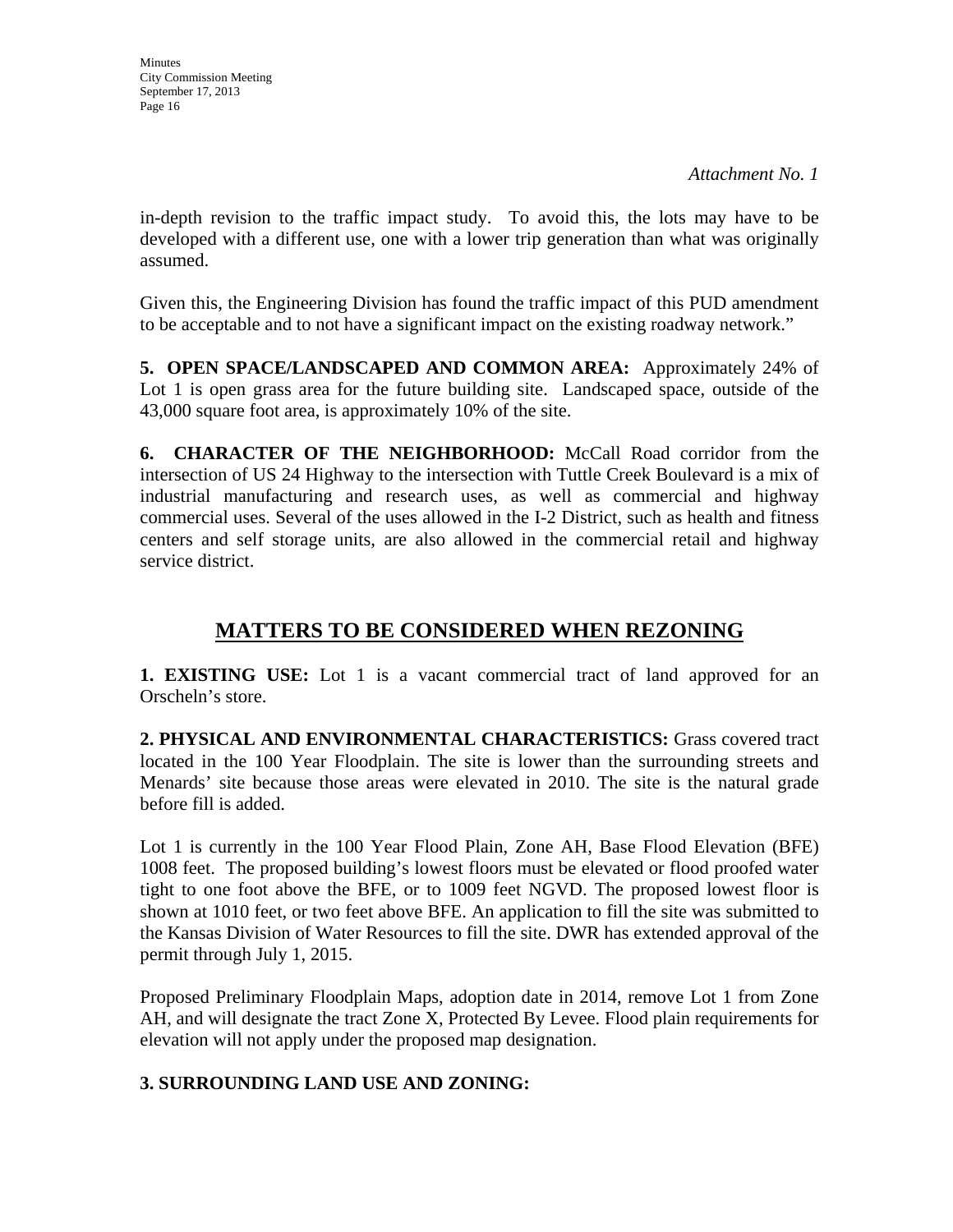**(a.) NORTH:** Menards home improvement store, City water well fields, Levee Drive: Commercial PUD, and I-2 District.

**(b.) SOUTH:** McCall Road, farm and ranch supply store, GTM manufacturing and Super Store, research facilities, car wash, self storage facilities, automobile sales and service; C-5, Highway Service Commercial District and I-2 District.

**(c.) EAST:** McCall Pattern Company; I-2 District.

**(d.) WEST:** Self storage, business office, and contractors; I-2 District.

## **4. GENERAL NEIGHBORHOOD CHARACTER:** See above No. 6, **CHARACTER OF THE NEIGHBORHOOD.**

**5. SUITABILITY OF SITE FOR USES UNDER CURRENT ZONING:** The site is suitable for commercial development subject to the requirements of the Manhattan Zoning Regulations, Article IX, Planned Unit Development Districts, and Ordinance No. 6745.

**6. COMPATIBILITY OF PROPOSED DISTRICT WITH NEARBY PROPERTIES AND EXTENT TO WHICH IT MAY HAVE DETRIMENTAL AFFECTS:** Lot 1 is in a commercial growth corridor and its development as a commercial site should be compatible with the surrounding neighborhood. Minimal impact on property along the corridor is expected. The proposed development is consistent with the commercial character of the approved PUD.

Fifty foot well head protection zones around City well heads are along the northern boundary of the PUD, and extend partially in the PUD but do not extend near Lot 1. No underground liquid fuel storage tanks will be allowed in the PUD. No underground liquid storage is proposed.

**7. CONFORMANCE WITH COMPREHENSIVE PLAN:** Lot 1 is in the Northeast Planning Area of the Future Land Use Map of the Comprehensive Plan. The site is shown as Industrial (IND) on the map. The proposed amendment would implement a development generally consistent with the policies applicable to all commercial development, as well as policies applicable to Community Commercial. The PUD was found in general conformance to the Comprehensive Plan in 2009. The amendment is in conformance with the approved PUD and Comprehensive Plan.

# **8. ZONING HISTORY AND LENGTH OF TIME VACANT AS ZONED:**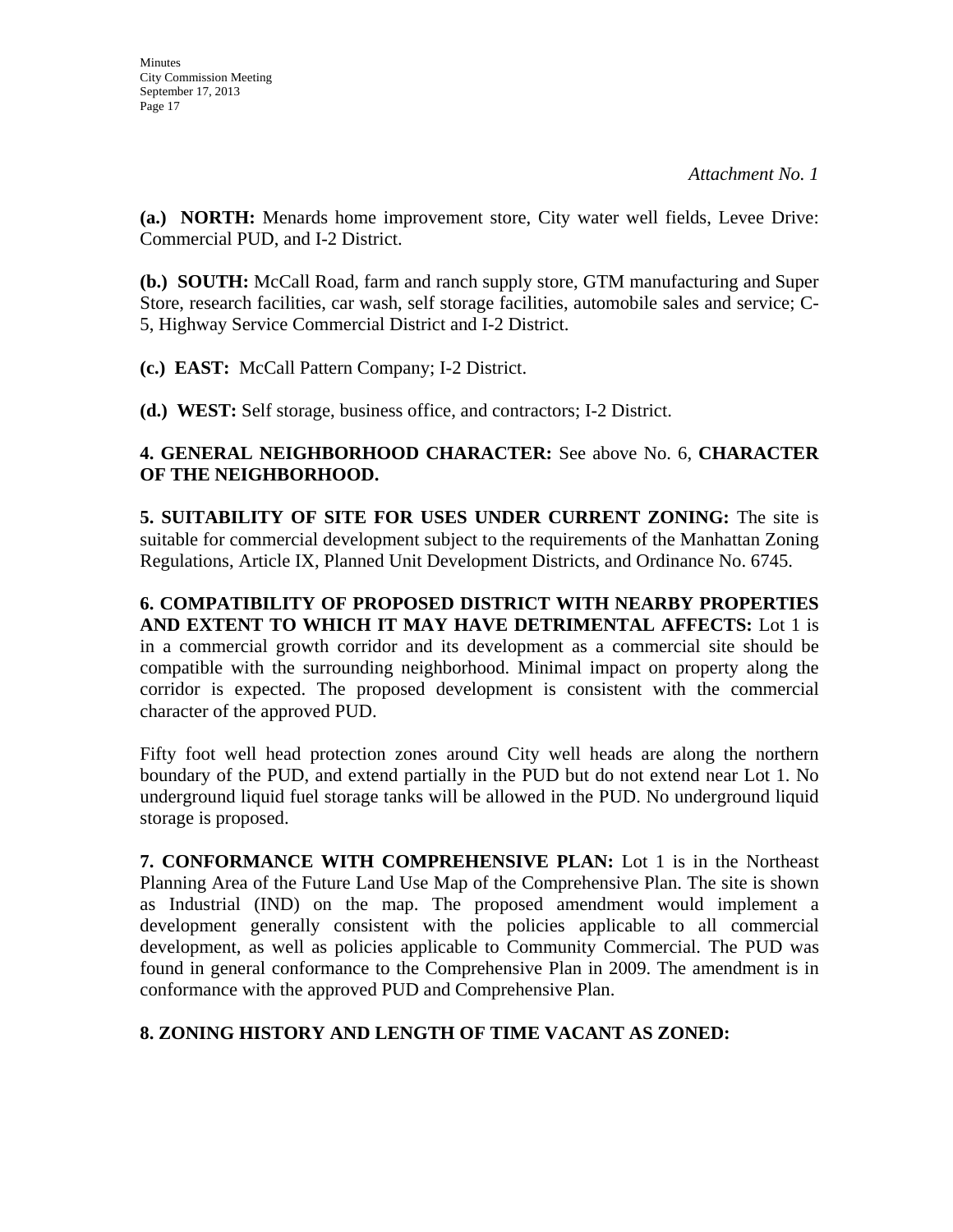| 1968                   | Annexation and rezoning to I-3, Light Industrial District.                                                                                                                                                                                                                                                     |
|------------------------|----------------------------------------------------------------------------------------------------------------------------------------------------------------------------------------------------------------------------------------------------------------------------------------------------------------|
| 1969-2008              | Rezoned from I-3 District, to I-2, Industrial Park District.                                                                                                                                                                                                                                                   |
| April 21, 2008         | Manhattan Urban Area Planning Board conducts the public hearing<br>and recommends approval of the proposed rezoning of McCall<br>Landing from I-2, Industrial Park District to PUD, Commercial<br>Planned Unit Development District, with 15 conditions of approval.                                           |
| May 6, 2008            | City Commission approves first reading of an ordinance rezoning<br>McCall Landing from I-2, Industrial Park District, to PUD,<br>Commercial Planned Unit Development District.                                                                                                                                 |
| May 20, 2008           | City Commission approves Ordinance No. 6700 rezoning McCall<br>Landing from I-2, Industrial Park District, to PUD, Commercial<br>Planned Unit Development District.                                                                                                                                            |
| November 17, 2008      | At the request of the applicant, Manhattan Urban Area Planning<br>Board tables the public hearing of the proposed rezoning of the<br>revised McCall Landing PUD from PUD, Commercial Planned Unit<br>Development District to PUD, Commercial Planned Unit<br>Development District.                             |
| December 1, 2008       | Manhattan Urban Area Planning Board conducts the public hearing<br>and recommends approval of the proposed rezoning of the revised<br>McCall Landing PUD from PUD, Commercial Planned Unit<br>Development District to PUD, Commercial Planned<br>Unit<br>Development District, with 14 conditions of approval. |
| December 16, 2008      | City Commission approves first reading of an ordinance rezoning<br>the revised McCall Landing PUD from PUD, Commercial Planned<br>Unit Development District to PUD, Commercial Planned Unit<br>Development District.                                                                                           |
| <b>January 6, 2009</b> | City Commission approves Ordinance No. 6745 rezoning the<br>McCall Landing PUD from PUD, Commercial Planned Unit<br>Development District to a new PUD, Commercial Planned Unit<br>Development District.                                                                                                        |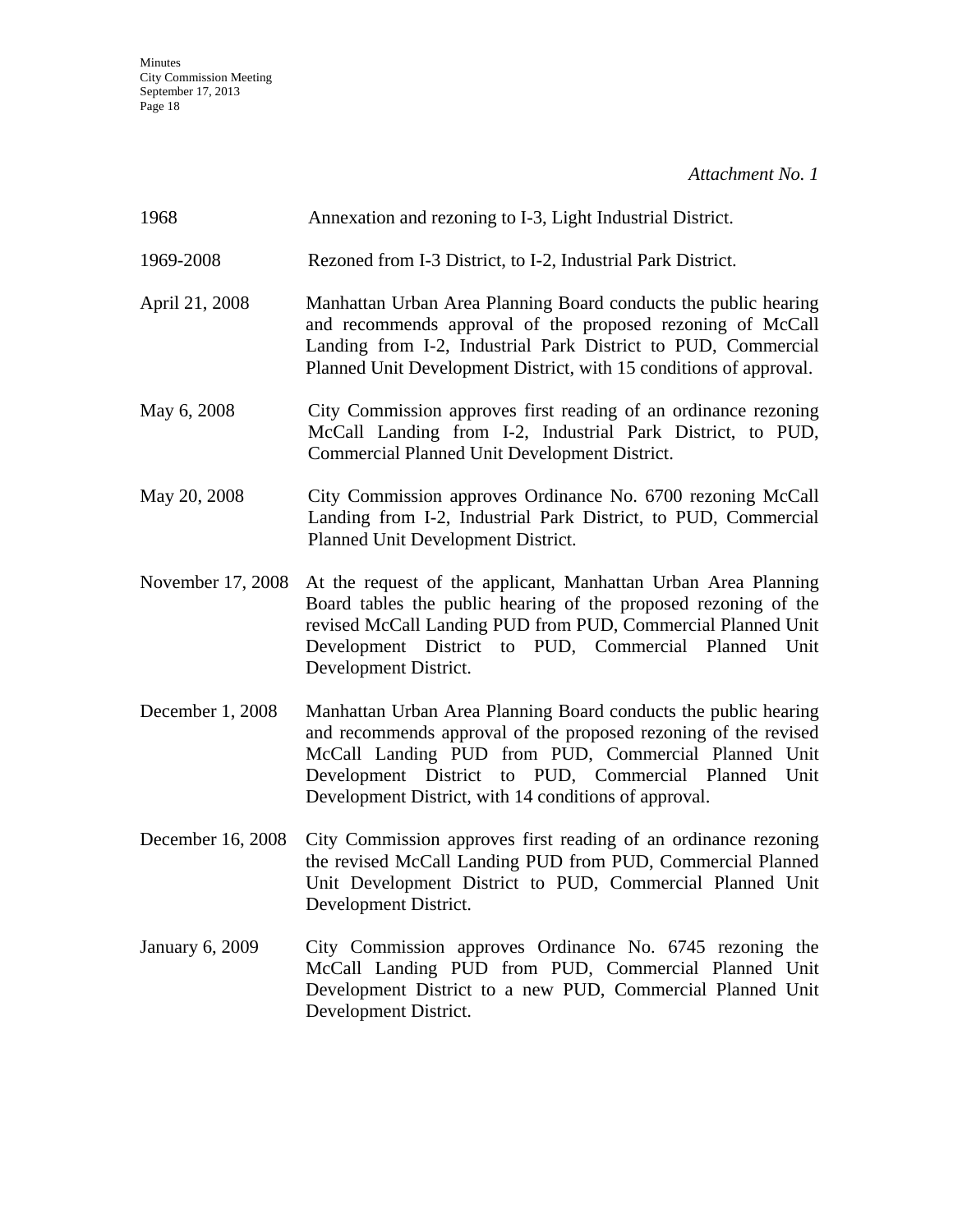April 5, 2010 Manhattan Urban Area Planning Board approves the Final Development Plan (Lot  $2 -$  Menards, and Lots 1, 3 and  $4 -$  future amendments) and Final Plat of the McCall Landing Addition Commercial Planned Unit Development. April 20, 2010 City Commission accepts the easements and rights-of-way of the Final Plat of the McCall Landing Addition Commercial Planned Unit Development; and, authorizes the Mayor and City Clerk to execute the Agreement regarding construction and maintenance of

the storm water facilities and travel easements.

Lot 1 has remained vacant since annexation in 1968.

**9. CONSISTENCY WITH INTENT AND PURPOSE OF THE ZONING ORDINANCE:** The intent and purpose of the Zoning Regulations is to protect the public health, safety, and general welfare; regulate the use of land and buildings within zoning districts to assure compatibility; and to protect property values. The PUD Regulations are intended to provide a maximum choice of living environments by allowing a variety of housing and building types; a more efficient land use than is generally achieved through conventional development; a development pattern that is in harmony with land use density, transportation facilities and community facilities; and a development plan which addresses specific needs and unique conditions of the site which may require changes in bulk regulations or layout. The proposed amendment conforms to the approved PUD and the uses permitted in McCall Landing Commercial PUD.

**10. RELATIVE GAIN TO THE PUBLIC HEALTH, SAFETY AND WELFARE THAT DENIAL OF THE REQUEST WOULD ACCOMPLISH, COMPARED WITH THE HARDSHIP IMPOSED UPON THE APPLICANT:** There appears to be no relative gain to the public, which denial would accomplish. The proposed commercial building on Lot 1 must be elevated at least one foot above BFE and proposed two feet above BFE. McCall Road was upgraded to a five lane urban section with curb and gutter, sidewalks, storm sewer improvements and traffic signal at Carlson Place and McCall Road.

**11. ADEQUACY OF PUBLIC FACILITIES AND SERVICES: LOT 1 CAN BE SERVED BY PUBLIC IMPROVEMENTS, INCLUDING STREET, WATER, FIRE SERVICE AND SANITARY SEWER. MCCALL ROAD WAS UPGRADED TO A FIVE LANE SECTION OF ARTERIAL STREET, WHICH CONSISTS OF FOUR THROUGH LANES, A CENTER TURN LANE, CURB AND GUTTER, STORM WATER IMPROVEMENTS AND SIDEWALKS ON BOTH SIDES OF THE STREET.**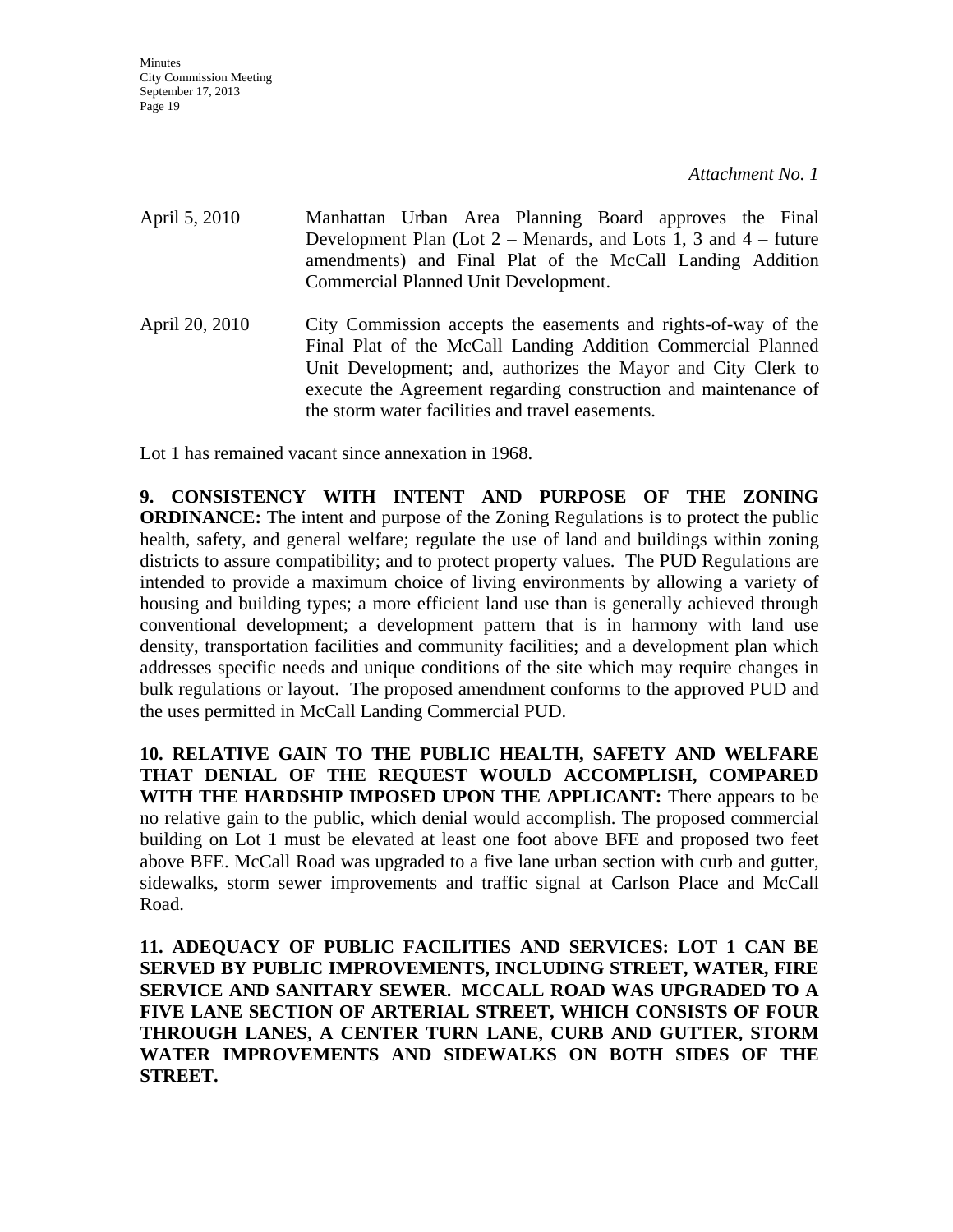**SIXTEEN FOOT WIDE SANITARY SEWER AND WATER UTILITY EASEMENTS FOR ARE SHOWN ON THE SITE PLAN, GENERALLY ON THE NORTH (SANITARY SEWER LINE) AND SOUTH (WATER LINE) SIDES OF THE BUILDING. THE EASEMENTS SHALL BE FILED WITH THE POTTAWATOMIE COUNTY REGISTER OF DEEDS PRIOR TO ISSUANCE OF THE BUILDING PERMIT.** 

**12. OTHER APPLICABLE FACTORS:** There are no other applicable factors.

**13. STAFF COMMENTS:** City Administration recommends approval of a proposed amendment of Ordinance No. 6745 and the approved Preliminary Development Plan of Lot 1, McCall Landing Commercial Planned Unit Development, to be known as the Final Development Plan of Lot 1, McCall Landing Commercial Planned Unit Development, with the following conditions of approval:

- 1. Prior to development of the 43,000 square foot future building site on Lot 1, and amendment of the Lot 1 shall be approved.
- 2. Sidewalks and pedestrian connection(s) to public streets shall be considered with the future building site amendment of Lot 1.
- 3. **PROPOSED SIXTEEN (16) FOOT WIDE UTILITY EASEMENTS SHALL BE FILED WITH THE POTTAWATOMIE COUNTY REGISTER OF DEEDS, PRIOR TO ISSUANCE OF THE BUILDING PERMIT.**

# **ALTERNATIVES:**

- 1. Recommend approval of the proposed amendment of Ordinance No. 6745 and the approved Preliminary Development Plan of Lot 1, McCall Landing Commercial Planned Unit Development, to be known as the Final Development Plan of Lot 1, McCall Landing Commercial Planned Unit Development, stating the basis for such recommendation.
- 2. Recommend denial of the proposed amendment of Ordinance No. 6745 and the approved Preliminary Development Plan of Lot 1, McCall Landing Commercial Planned Unit Development, to be known as the Final Development Plan of Lot 1, McCall Landing Commercial Planned Unit Development, stating the specific reasons for denial.
- 3. Table the proposed Amendment to a specific date, for specifically stated reasons.